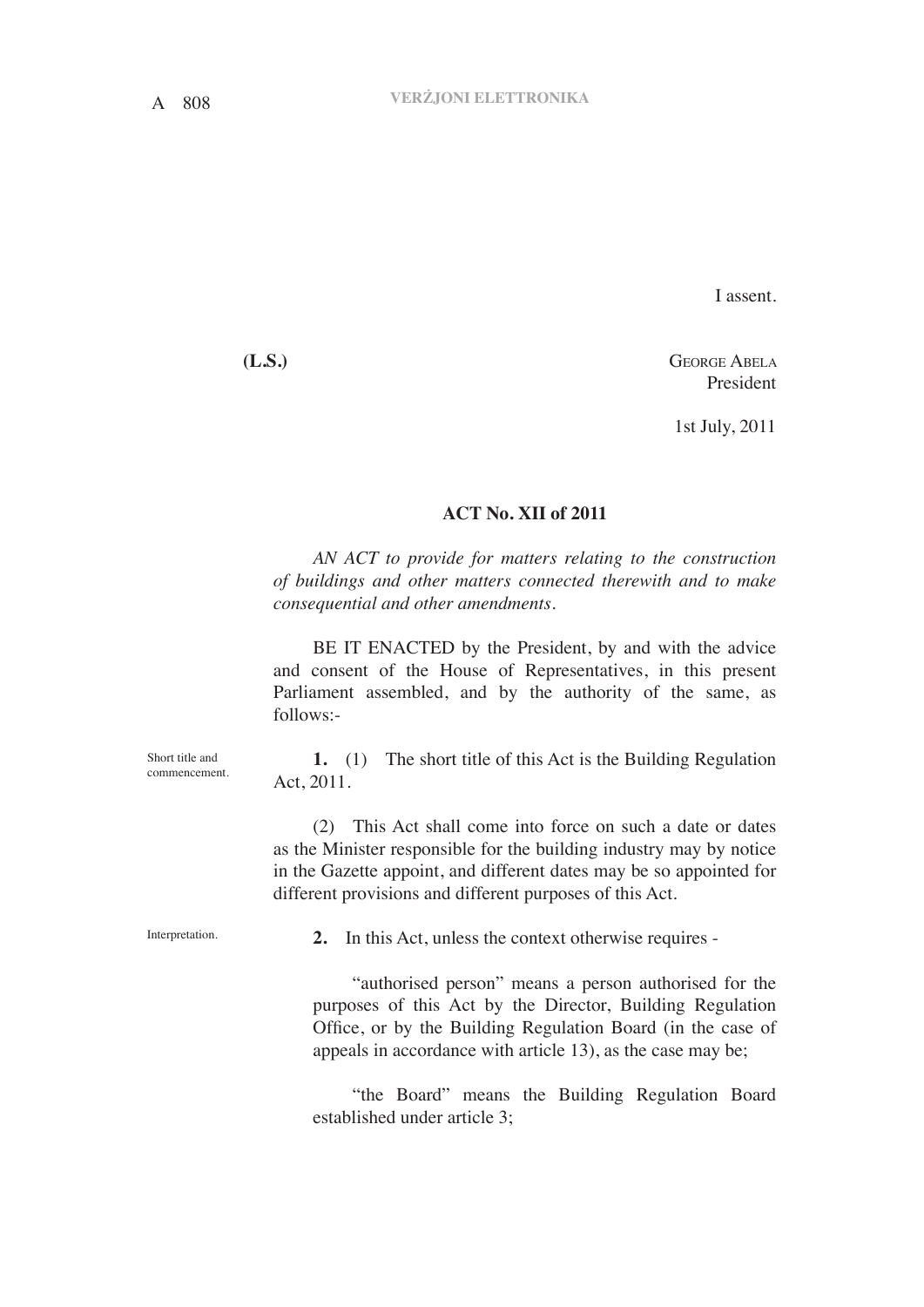"building" includes part of a building and any class of structures which are prescribed by the Minister to be a building for the purposes of this Act;

"building contractors and building tradespersons" means any person, including a body of persons and any body corporate established by or under any law, who is listed under article 5(4);

"building matter" means any building or other matter whatsoever to which this Act or any building regulations are in any circumstances applicable;

"building regulations" means regulations made by the Minister under article 6;

"Building Regulation Office" means the Government organisation which is responsible for the administration of building regulations and building control regulations made in accordance with this Act which administration may include, but is not limited to, the issue of licences and registration of masons, building contractors and tradespersons, the monitoring of the application of building regulations, the endorsement of certificates of compliance, the enforcement of building control regulations and the provision of technical assistance to the Board, in the preparation of technical guidance documents;

"certificates of compliance" means documents issued by a perit or warranted engineer, to certify that a building or works conform with building regulations;

"construction" includes the execution of works in connection with buildings and any act or operation necessary for or related to the construction, extension, alteration, repair or renewal of a building and "constructed" shall be construed accordingly;

"design" includes the preparation of plans, particulars, drawings, specifications, calculations and other expressions of purpose according to which the construction, extension, alteration, repair or renewal concerned are to be executed, but shall not include matters relating to development planning, urban design and aesthetics, and "designed" shall be construed accordingly;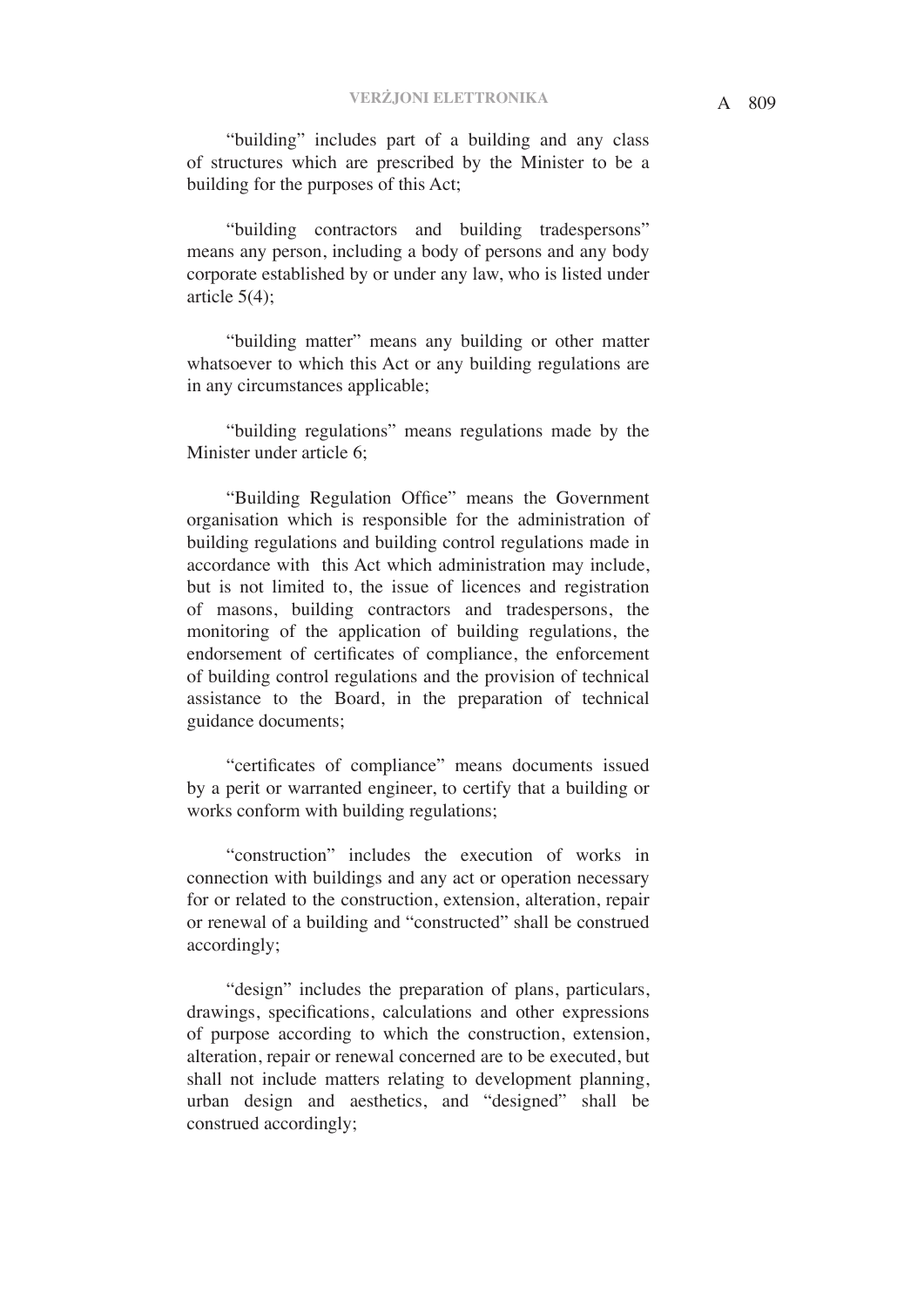"the Director" means the Director responsible for the Building Regulation Office or any public officer duly appointed to assume the responsibilities of the Building Regulation Office;

"enforcement notice" has the meaning assigned to it by article 14;

"engineer" has the meaning assigned to it in the Engineering Profession Act; Cap. 321.

> "fire consultant" means any person or firm who, after applying to the Director, Building Regulation Office and presenting to the said Director diplomas, certificates and other evidence of formal qualifications indicating the holder's professional knowledge and experience in fire safety engineering, is accepted and registered by the Director as a recognised fire safety consultant;

"functions" includes powers and duties;

"mason" means any person who has a licence issued by the Director, Building Regulation Office, to construct wholly or in part, any stone or brick building laid in mortar, or concrete building, even though the work done or commenced by such person consists merely in the erection of a wall intended to form part of a building, or in the formation of a cistern, privy, sink or cesspool or of a conduit for the passage of filthy water or sewage matter;

"the Minister" means the Minister responsible for the building industry;

"operative date" means the day on which particular building regulations first come into operation;

"*perit*" has the meaning as defined by the term "profession", in the *Periti* Act;

"prescribed" means prescribed by regulations made by the Minister under this Act;

"site manager" means a person carrying out the duty or duties derived from the provisions of the Environmental Management Construction Site Regulations, 2007. Such

L.N. 295 of 2007.

Cap 390.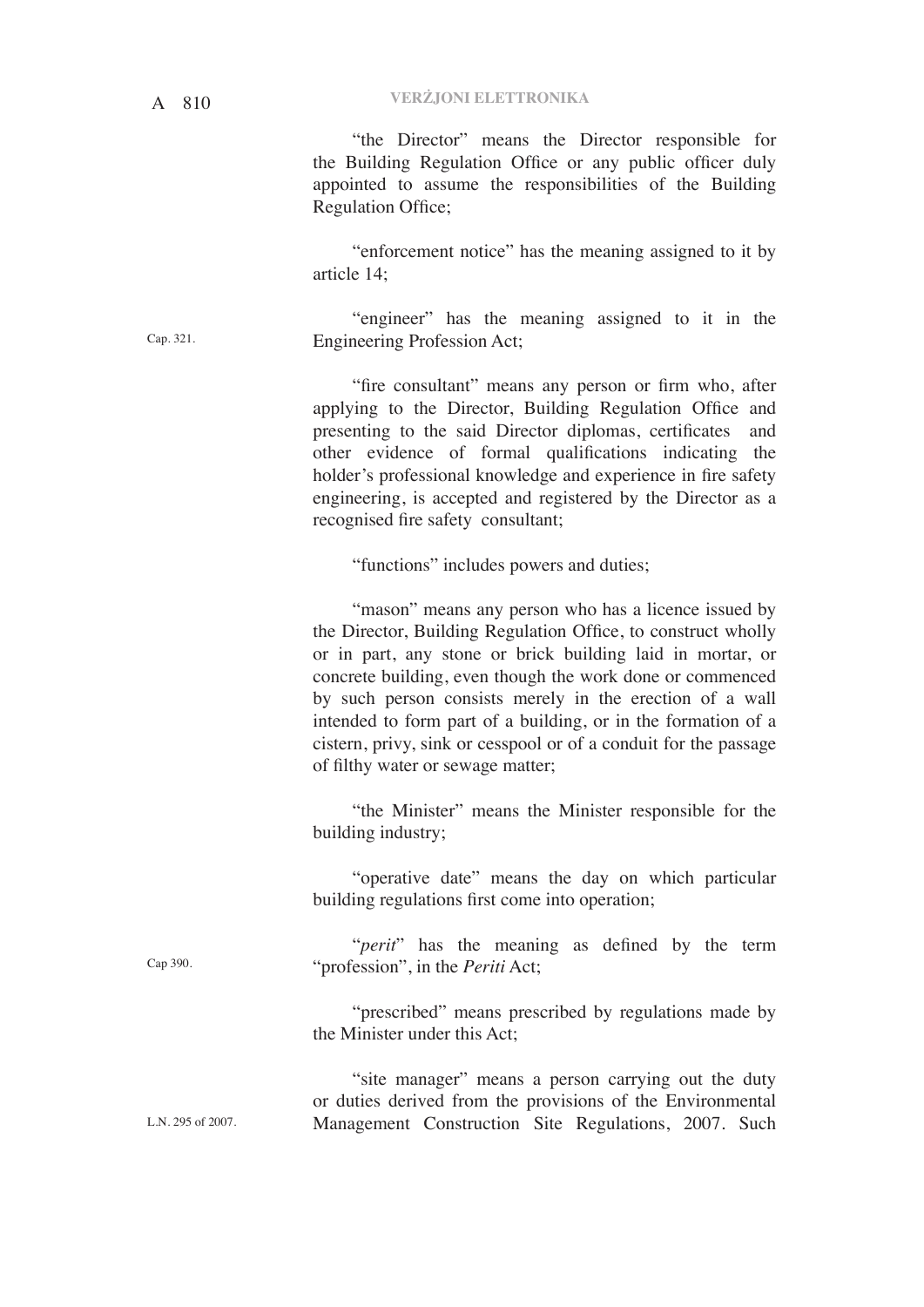person shall be nominated by, and be responsible on behalf of, the owner for ensuring the correct implementation of the aforementioned regulations;

"technical guidance document" means a document which provides technical guidance on matters relating to any aspect of building regulations and shall also include any methodology;

engineer, as the case may be, under the Periti Act or the Cap. 390. "warranted", in relation to a perit or an engineer, means a person who holds a warrant to practice as a perit or as an Engineering Profession Act;

"works" includes any act or operation in connection with the construction, extension, alteration, repair or renewal of a building.

**3.** (1) There shall be a board to be known as the Building Building Regulation Regulation Board, hereinafter referred to as "the Board", which shall consist of a chairperson and not less than six and not more than eight other members as follows:

(a) a *perit* with at least eight years experience in building construction, who shall preside;

(b) two other persons, one a *perit* nominated by the Kamra tal-*Periti* and, a warranted engineer nominated by the Chamber of Professional Engineers; and

(c) at least four other persons, each with professional qualifications and, or knowledge and experience on matters related to building construction, or health and safety, or building services.

All the members of the Board shall be appointed by the Minister for a period of three years. The Minister may designate one of the other members of the Board as Deputy Chairperson and the member so designated shall have all the powers and perform all the functions of the Chairperson during his absence or inability to act as chairperson or while the Chairperson is on vacation or when there is a vacancy in the office of chairperson; and the Minister may also, in any of the circumstances aforesaid, appoint another person to act as chairperson and in such case the foregoing provisions shall apply in respect of such person.

Board.

Cap. 321.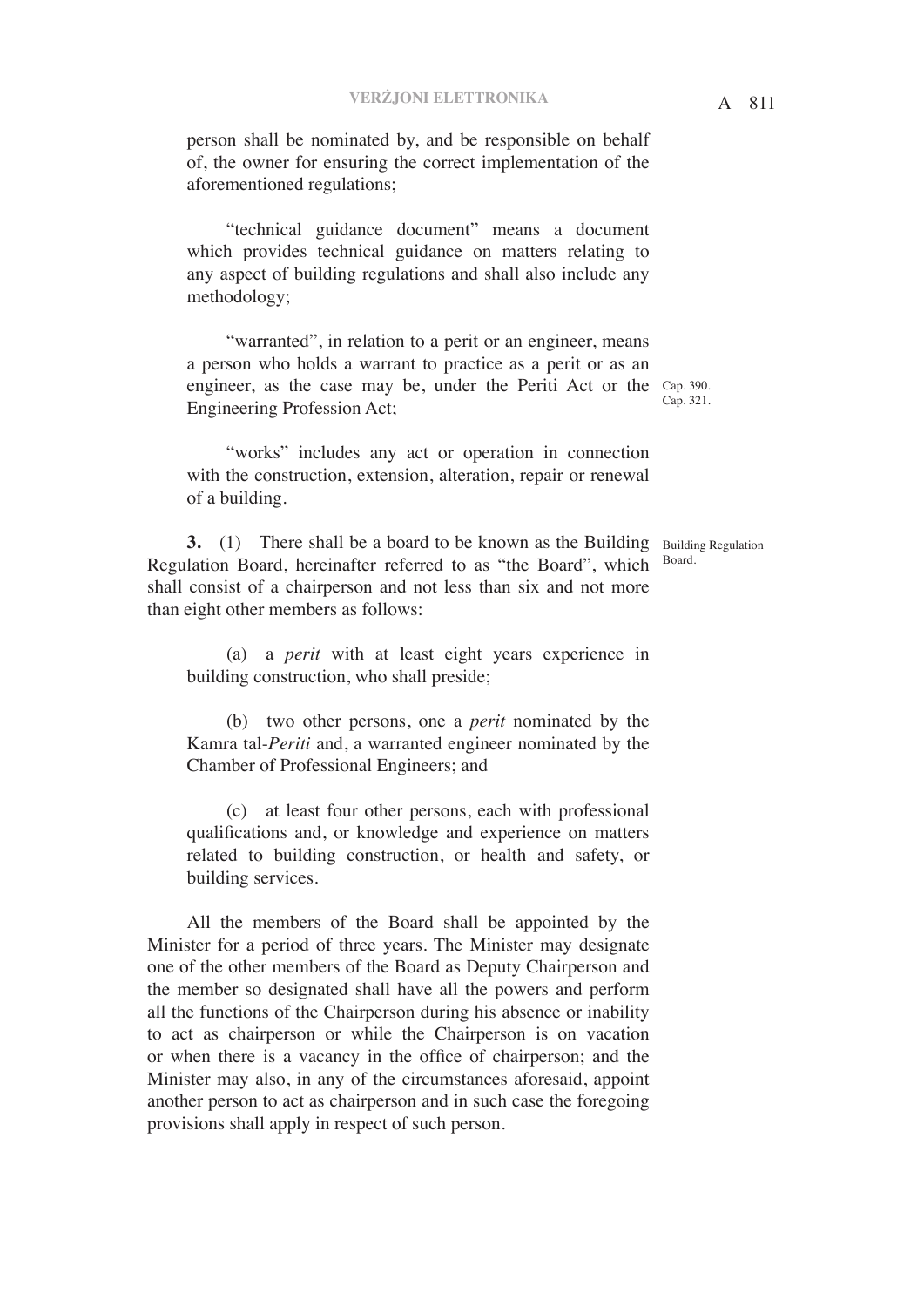(2) The Chairperson and each of the other members of the Board shall, before entering upon the duties of their office, take an oath in the form set out below:

"I…………………………...do swear that I will faithfully perform the duties of Chairperson/Member of the Building Regulation Board without favour or partiality according to law. So help me God.".

(3) At least four members of the Board, together with the Chairperson, shall form a quorum. Decisions shall be adopted by a simple majority of the votes of the members present and voting. The Chairperson, or in his absence the Deputy Chairperson or other person appointed to act as chairperson, shall have an initial vote and in the event of an equality of votes, a casting vote.

(4) In the exercise of its functions, the Board shall -

(a) be consulted by the Minister in accordance with articles  $4(1)$ ,  $6(1)$ ,  $6(6)$ ,  $11(1)$ ,  $18(2)$  and 19 regarding regulations that may be made from time to time under this Act;

(b) consult with stakeholders including Government departments or bodies corporate established by law, on matters relating to building regulations and building control regulations;

(c) advise the Minister on all matters relating to building regulations and building control regulations, and any other functions as prescribed by this Act;

(d) set the parameters, in accordance with article 5(1), by which the Building Regulation Office shall evaluate the capabilities of fire consultants or other consultants in the building industry, and of building contractors and building tradespersons for registration in any of the categories or sub-categories established by article 5(4) and for the issue of licences to masons in connection with building works in Malta;

(e) advise the Minister on the setting of criteria for the suspension, withdrawal or cancellation of a registration or licence;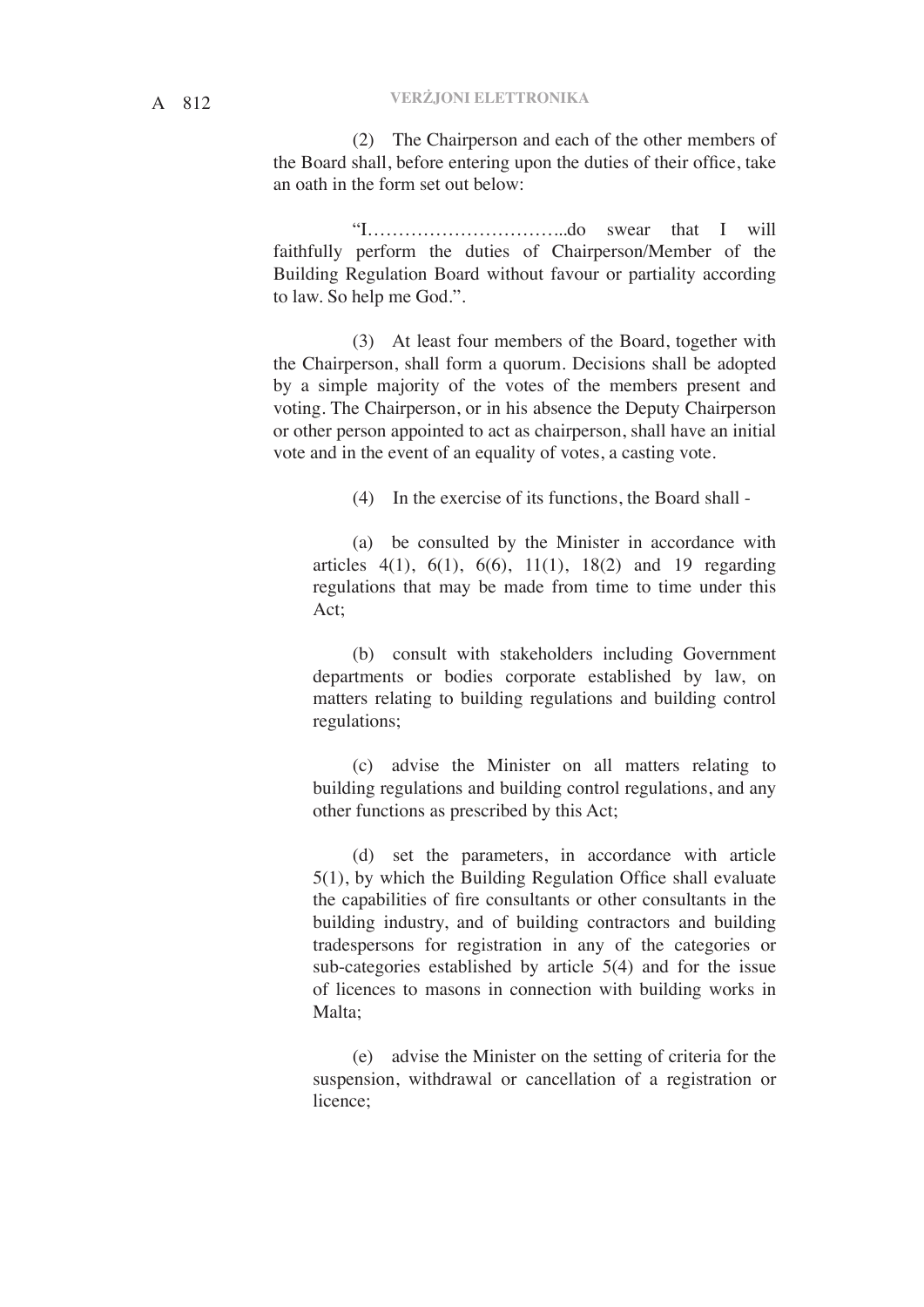(f) issue technical guidance documents as may be required from time to time.

(g) decide upon the dispensing with or relaxation of a requirement of the building regulations, following an application or on its own accord, in accordance with articles 6 to 10;

(h) consider appeals from any decision taken by the Director in accordance with articles 12 and 13:

(i) carry out any activity or function in relation to building regulations or building control regulations which may be assigned to it by means of regulations made by the Minister in accordance to the provisions of this Act.

(5) The meetings of the Board shall be called by the Chairperson as often as may be necessary but at least once a month either on his own initiative or at the request of any two of the other members. Subject to the provisions of this Act, the Board may regulate its own procedure.

(6) There shall be paid to the members of the Board such remuneration as the Minister may, with the concurrence of the Minister responsible for finance, determine.

(7) The Minister shall designate public officers to be the administrative secretariat of the Board consisting of a Secretary and such other officers or employees as may be necessary to assist the Board efficiently in the matters which fall within its jurisdiction.

(8) The members of the Board shall on the expiration of their term of office be eligible for reappointment.

(9) (a) The Board shall keep a register of all its decisions in relation to -

(i) the relaxation or dispensation of building regulations in accordance with article 10; and

(ii) appeals made under article 13(3).

(b) For each decision, the information kept in the register shall include the name of the applicant and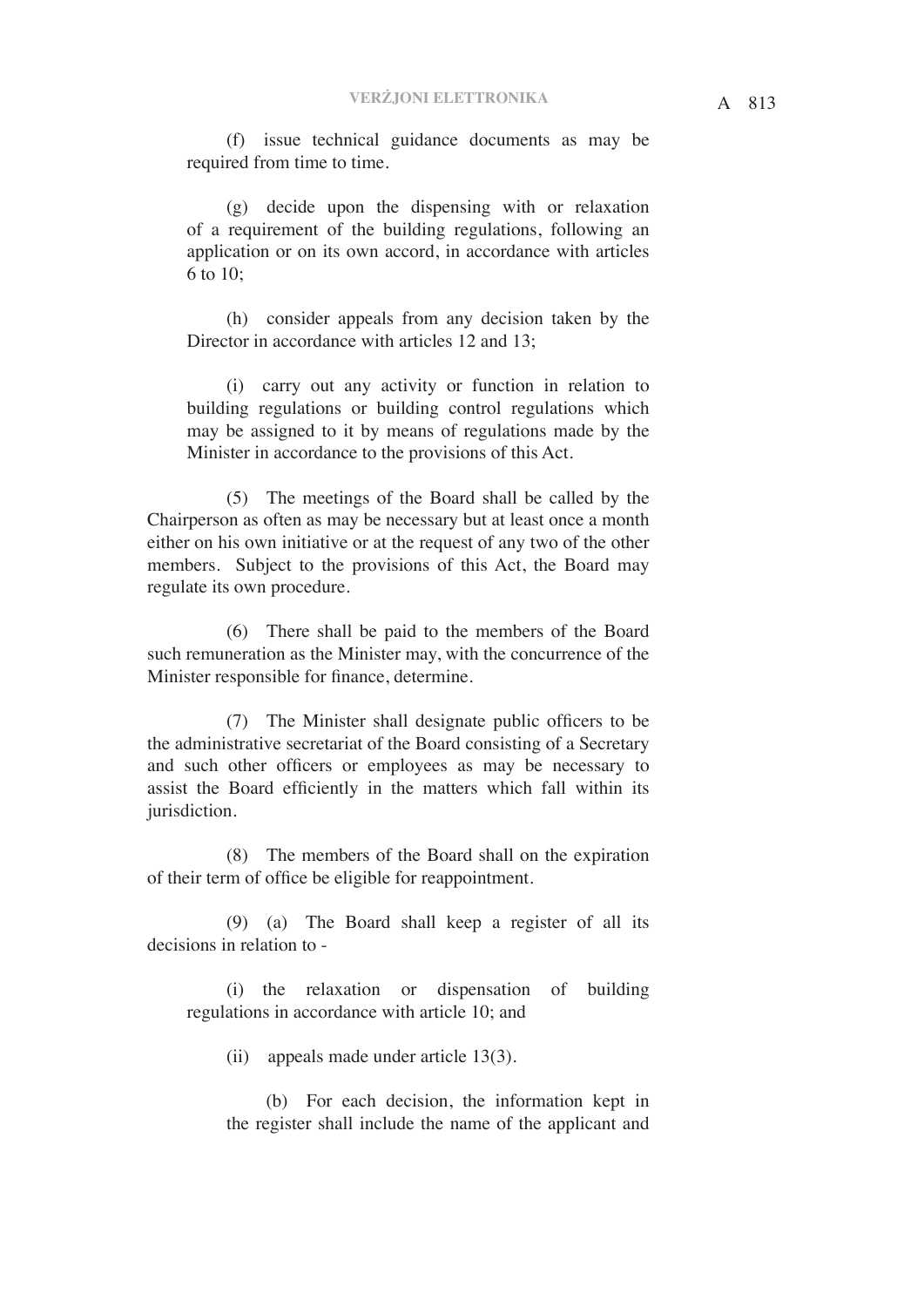details of the proposal including documents, detailed plans, if applicable, and a reasoned justification for the decision.

(c) The register shall be made available for public inspection at such reasonable times as may be determined by the Board and on the website of the Building Regulation Office or, in the case of absence for a while of a website of the Building Regulation Office, on the website of another government department or agency in which case, such other website shall be notified in the Gazette.

(10) In the performance of its functions, the Board shall have the power to appoint from time to time sub-committees for the purpose of compiling technical reports and, or identifying procedures to be adopted.

(11) If the need arises, the Board may request that the Minister appoints a Committee of Appeals composed of not less than three and not more than five members, one of whom shall be appointed from among the members of the Board, who shall be the Chairperson and preside the Committee meetings. The members of the Committee of Appeals shall be appointed by the Minister for a period of three years, and may be so appointed for further periods as the Minister may deem appropriate.

(12) The other members of the Committee of Appeals shall be a *perit*, a warranted engineer or any other suitably qualified professional with qualifications and, or experience on matters related to building construction, or health and safety, or building services. The provisions of sub-articles  $(2)$ ,  $(6)$ ,  $(7)$  and  $(8)$  of this article shall, *mutatis mutandis*, be applicable to the Committee of Appeals.

(13) A member of the Board or of the Committee of Appeals may be challenged or abstain for any of the reasons for which a judge may be challenged or abstain in accordance with article 734 of the Code of Organization and Civil Procedure. In any such case the Minister shall appoint a person, having the qualifications of the member challenged or abstaining, to sit as a member of the Board or of the Committee of Appeals in substitution of the said member.

Committee of Appeals.

Cap. 12.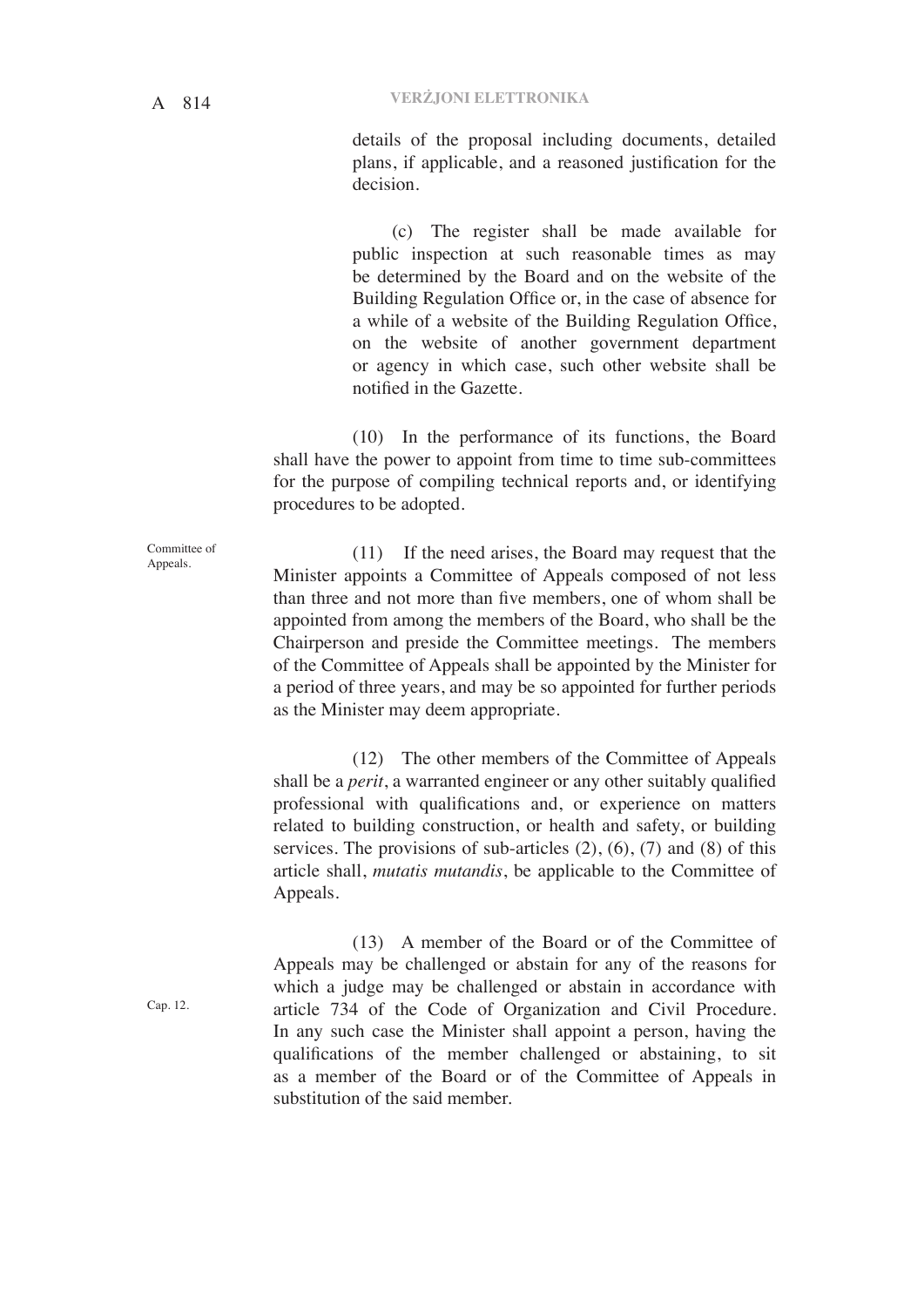(14) A member of the Board or of the Committee of Appeals may be removed from office by the Minister, on grounds of gross negligence, conflict of interest, incompetence, acts or omissions unbecoming a member of the Board or of the Committee of Appeals or if such member is unfit to continue in office or has become incapable of properly performing his duties as a member.

(15) If a member resigns or on the expiration of his term of office or if the office of a member of the Board or of the Committee of Appeals is otherwise vacant or if a member is for any reason unable to perform the functions of his office, the Minister may appoint a person who is qualified to be appointed as a member to be a temporary member of the Board or the Committee of Appeals, as the case may be; and any person so appointed shall, subject to the provisions of sub-articles (13) and (14), cease to be such a member when a person has been appointed to fill the vacancy or, as the case may be, when the member who was unable to perform the functions of his office resumes those functions.

## **PART I**

#### **Registration of Contractors**

4. (1) The Minister may, after consultation with the Board, Power to make make regulations to regulate or otherwise provide for any matter  $\frac{1}{1}{\rm s}$  issue of licences in relating to the registration of fire consultants, other consultants in the building industry, building contractors and building tradespersons and the issuing of licences in the building industry and may by such regulations -

(a) provide for the issuing of licences and the registration of persons, companies and other entities in order to officially recognize their capacity to perform work or supply material for the building construction industry and to authorise them to perform such work;

(b) provide for the suspension of licences issued or registrations made, and that any licence issued or registration made under the provisions of this Act be withdrawn or deleted;

(c) establish such sub-categories to the main categories referred to in article 5(4) as he may deem appropriate;

regulations on the the building industry and the registration of consultants in the building industry, building contractors and building tradespersons.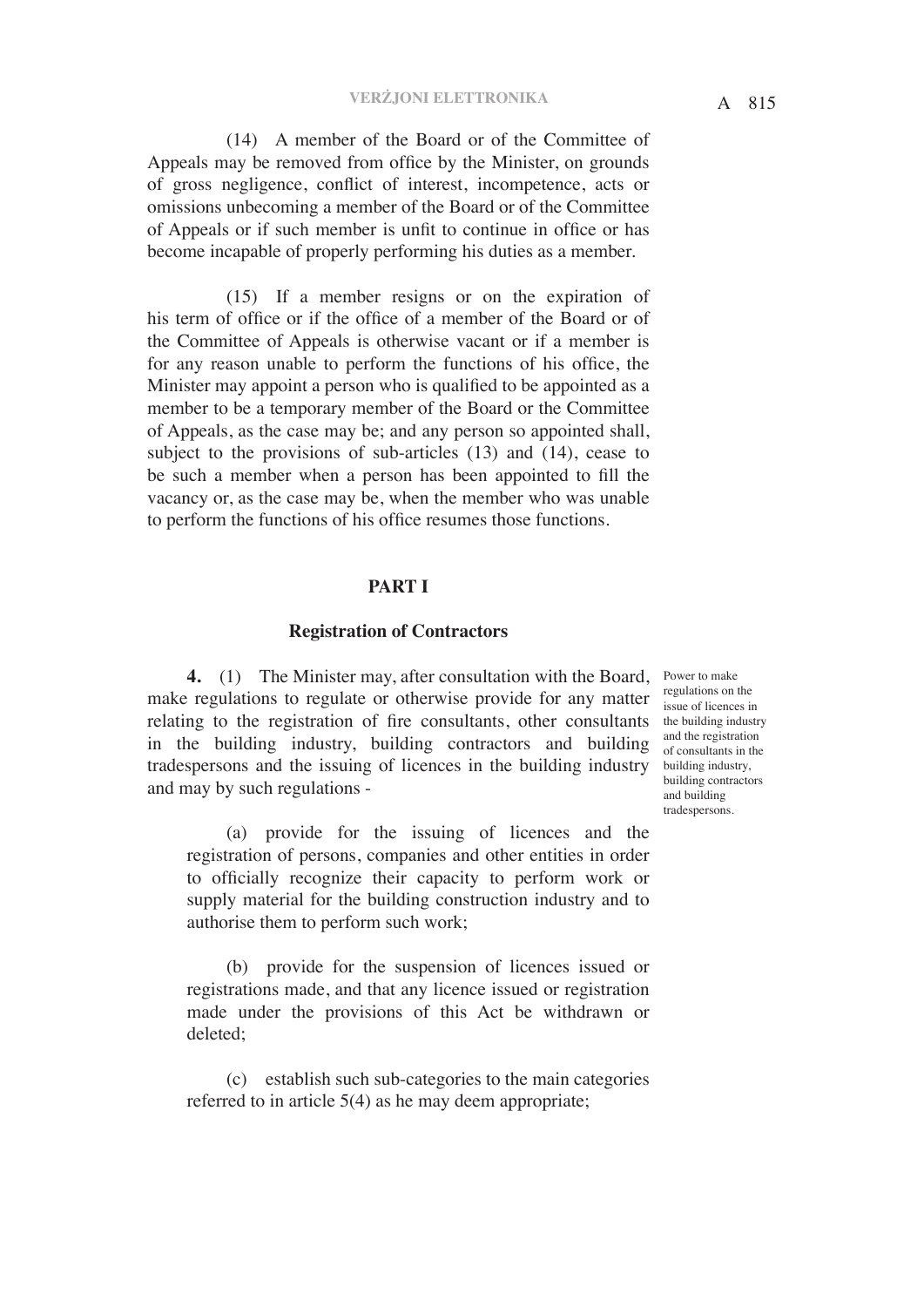(d) prescribe the form of any notice, order or other document authorised or required by this Act to be made, served or given;

(e) establish criteria for the issue of a licence and registration of applicants under this Part;

(f) establish the forms and procedures to be used in the operation of the Registry for the carrying out of the provisions of this Part;

(g) establish, with the concurrence of the Minister responsible for finance, the fees payable in respect of any of the licences and registration of masons, building contractors and building tradespersons under this Part:

Provided that for any regulation relating to road construction works, the Minister shall issue such regulations with the concurrence of the Minister responsible for roads.

(2) Regulations made under this article may provide that any person who contravenes or fails to comply with any provision thereof shall be guilty of an offence against this Act or against those regulations and shall, on conviction be liable to a fine (*multa*) not exceeding ten thousand euro  $(\text{\textsterling}10,000)$ , or to imprisonment for a period not exceeding three months, or to both such fine and imprisonment.

**5.** (1) The Building Regulation Office shall be the entity responsible to issue licences for masons, and to register fire consultants, other consultants in the building industry, building contractors and building tradespersons.

(2) The Director, Building Regulation Office shall examine applications for the issuing of licences and registration of masons, fire consultants, other consultants in the building industry, building contractors and tradespersons on the basis of the criteria as may be prescribed by the Minister and if an applicant satisfies the established criteria, the Director shall issue a licence where applicable and register it in the designated category or sub-category as the case may be.

(3) In carrying out the functions under sub-article (2) the Director may appoint ad hoc technical experts to examine, evaluate and report on the technical capabilities of fire consultants,

Evaluation of capabilities and registration.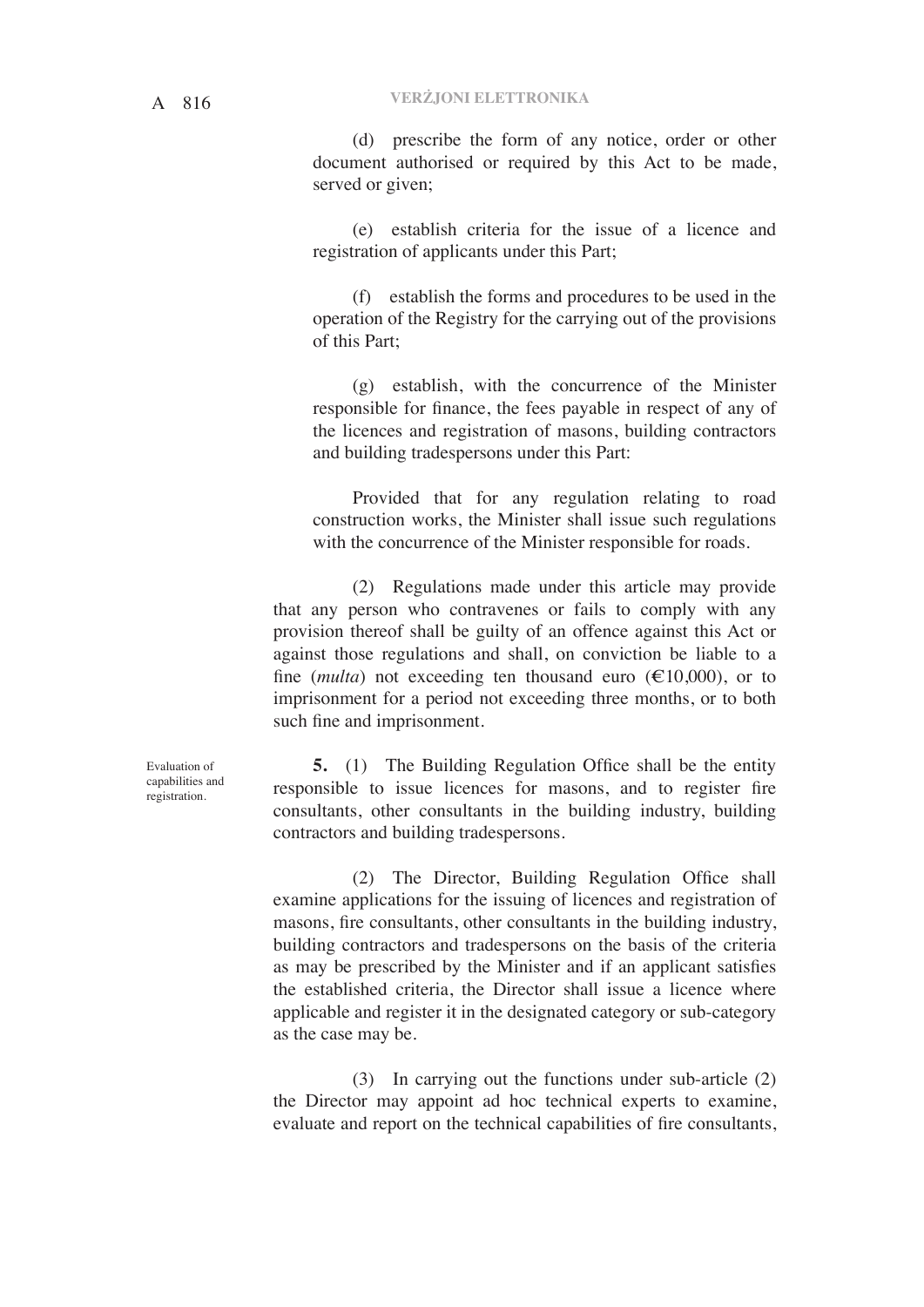other consultants in the building industry, building contractors, building tradespersons and masons.

(4) Registration of building tradespersons and building contractors shall be categorized by trade or activity of the applicant, into one of the following main work categories:

- (a) general building and civil engineering
- (b) building (only);
- (c) civil engineering (only);
- (d) road construction works (only);
- (e) demolition works (only);
- (f) excavation(only);
- (g) scaffolding (only);
- (h) installations;
- (i) building completion; and

(j) any other category which the Minister may deem fit to prescribe.

(5) The Director, Building Regulation Office, shall keep a register or registers of masons, building contractors and building tradespersons according to the categories or subcategories established in sub-article (4).

(6) The register or registers mentioned in sub-article (5) shall be accessible to the public, including by means of an electronic site.

(7) (a) In the case of road construction works, the Minister shall, with the concurrence of the Minister responsible for roads, make regulations in respect of any matters relating to this article.

 (b) The Minister may delegate any or part of the functions listed under this article, to any other Government department or body corporate established by law as the said Minister may deem competent on the matter.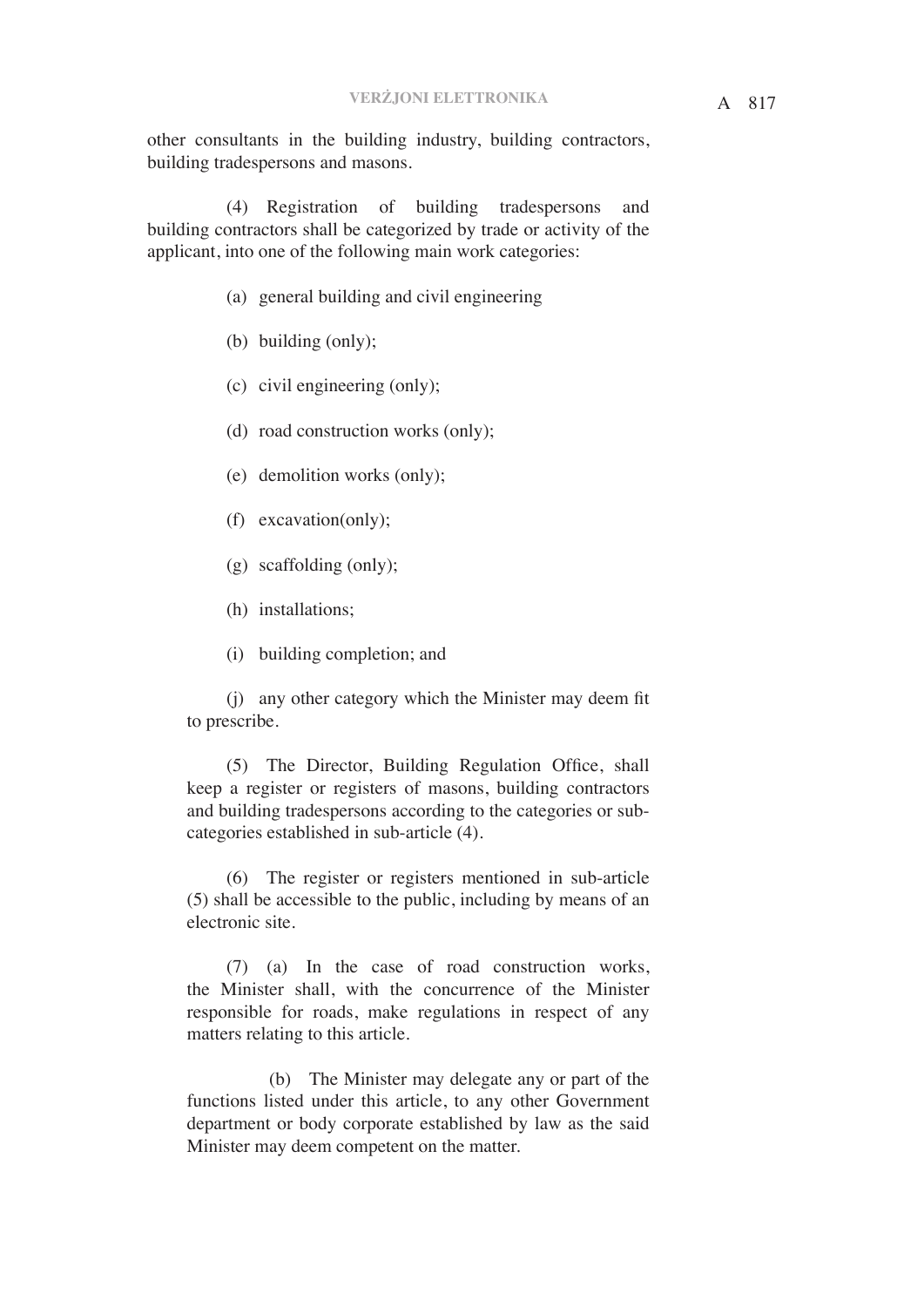# A 818 **VERŻJONI ELETTRONIKA**

## **PART II**

## **Building Regulations**

Power to make building regulations.

**6.** (1) The Minister may, after consultation with the Board, make regulations in respect of any of the functions of the Board and in connection with any matter relating to building regulations.

(2) Without prejudice to the generality of subarticle (1) such regulations under this article may, in particular with respect to building regulations, provide for all or any of the following -

(a) the design and construction of buildings;

(b) material alterations or extensions of buildings;

(c) the provision of services, fittings and equipment in, or in connection with, buildings;

(d) provisions which are to apply where any material change takes place for the purposes for which a building is used;

(e) for securing the health, safety, convenience and welfare of -

(i) persons in or about buildings which are under construction; and

(ii) persons who may be affected by buildings or by matters connected with buildings;

(f) for the requirements of persons with disabilities in relation to buildings;

(g) for the conservation of fuel and energy in relation to buildings;

(h) for securing in relation to buildings the efficient use of resources;

(i) for the encouragement of good building practice;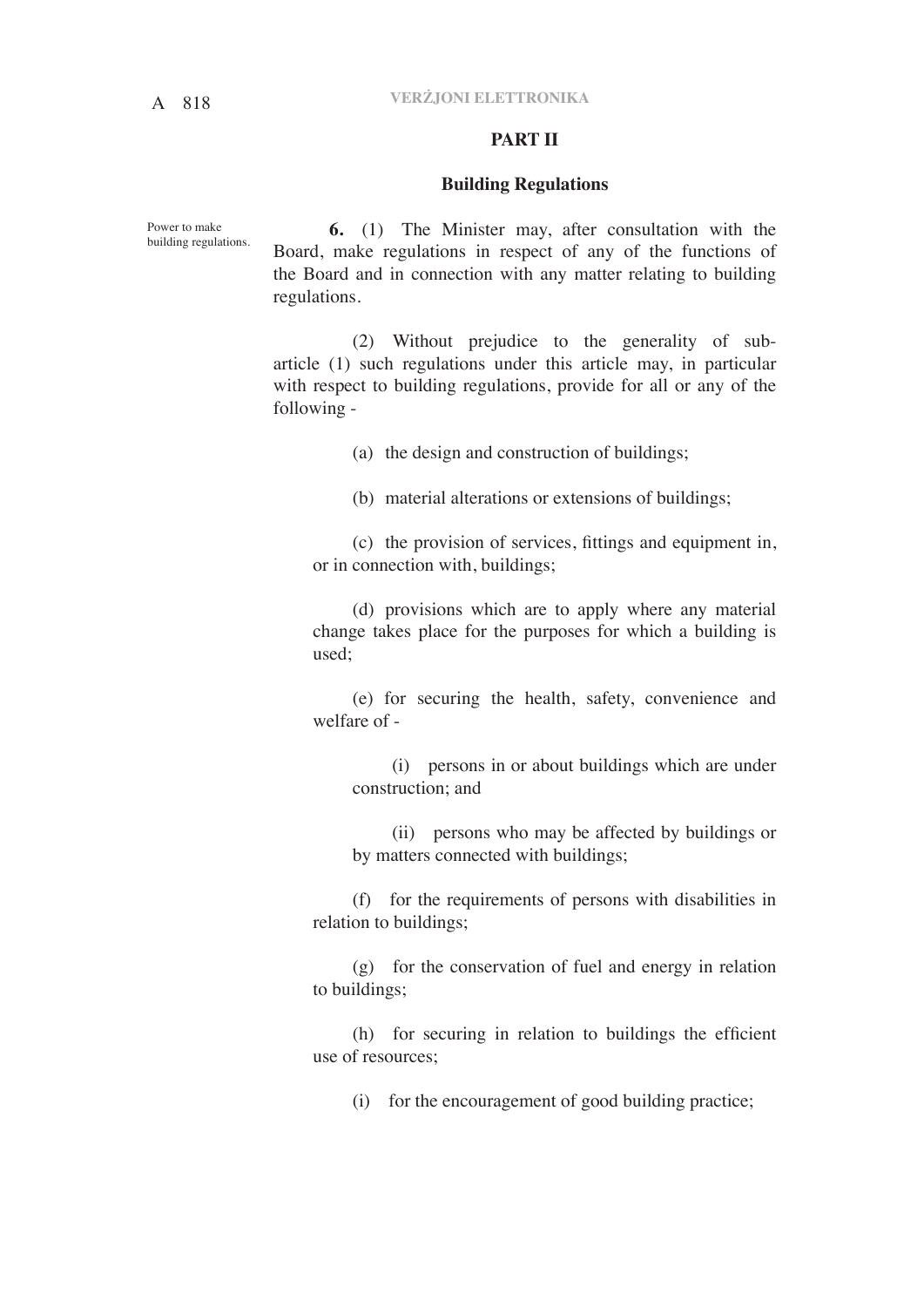(j) for such other matters as appear to be necessary or expedient in relation to buildings;

 (k) fees which may be payable in accordance with this Act;

 (l) for the purposes of prescribing administrative fines for infringement against any regulations made under this Act;

(m) for the purposes of prescribing penalties for criminal offences against any regulations made under this Act; and

(n) for the procedures to be followed in the case of appeals before the Board or the Committee of Appeals as the case may be and for the establishment of any such fees as are considered to be necessary in relation to any proceedings of appeal before the Board or the Committee of Appeals.

(3) Without prejudice to any regulations made under sub-article  $(2)(d)$ , there shall be deemed to be a material change in the purposes for which a building is used if, on or after the operative date –

(a) a building or part of a building, which was not originally constructed for occupation as a dwelling, or which, though so constructed, has been used for other purposes, is again used as a dwelling;

(b) a building, which was originally constructed for occupation as a dwelling by one household only, is occupied by two or more households ; or

(c) where building regulations contain special provisions in relation to buildings used for any particular purpose, a building which was previously used for such purpose is used for a purpose to which the regulations apply.

(4) Building regulations which relate to –

(a) any material change taking place in the purposes for which the building is used; or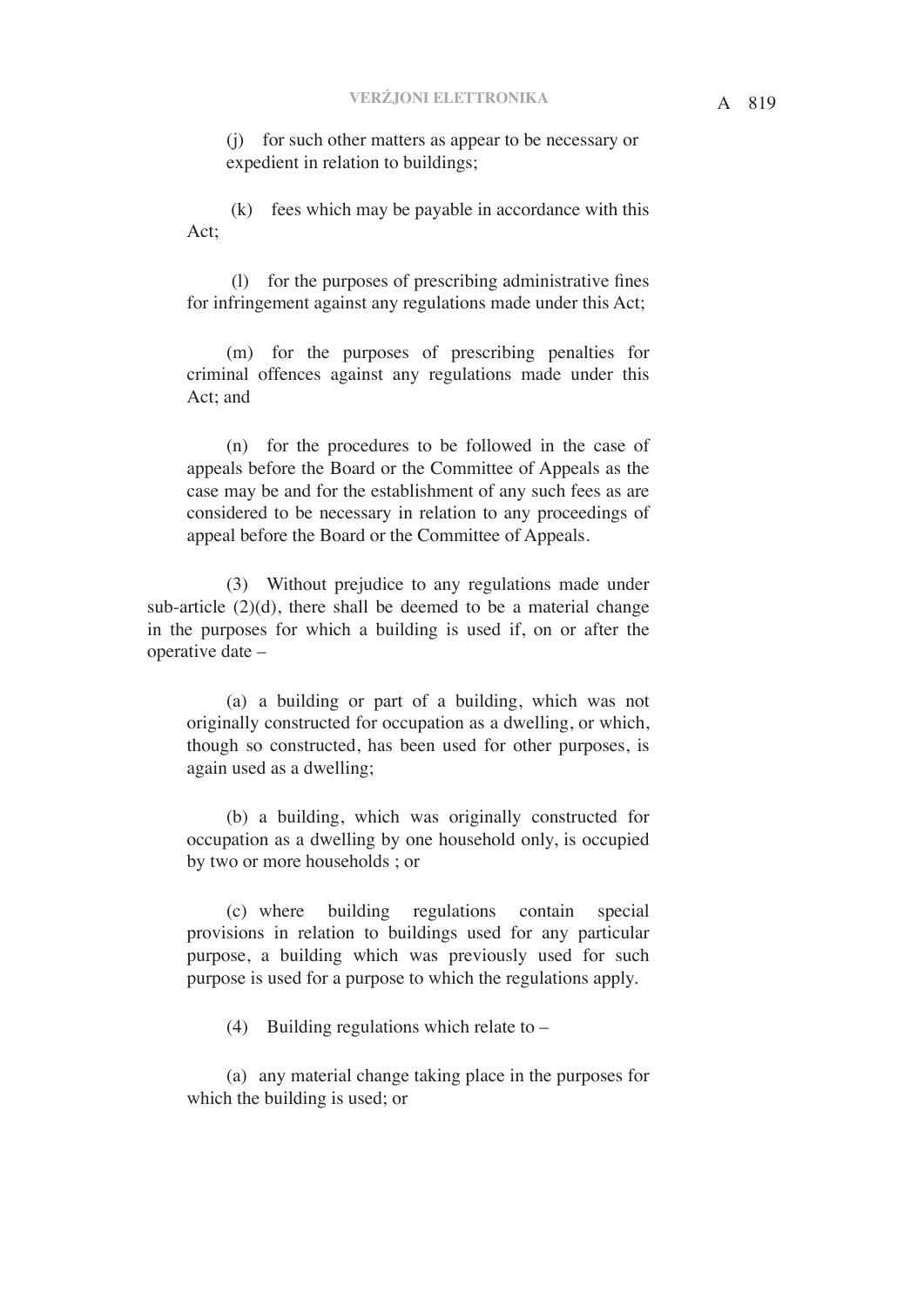(b) material alterations or extensions of buildings; or

(c) the provision of services, fittings or equipment, in or in connection with, buildings, may apply to a building, the construction of which was commenced before the operative date, in so far as such building is affected by any material change for the purposes for which such building is used or any material alteration, extension, provision of services, fittings or equipment, as the case may be, which occurs on or after the operative date and in all other cases building regulations shall apply only to buildings the construction of which is commenced on or after the operative date.

(5) Subject to sub-article (7) and to any dispensation or relaxation granted -

(a) by the Board, according to articles 7 or 10; or

(b) after any application to the Court which has been allowed,

every building to which building regulations apply shall be designed and constructed in accordance with the provisions of such regulations.

(6) Building regulations may -

(a) prescribe standards or recommend codes of practice, expressed in terms of performance, types of material, methods of construction or otherwise, in relation to all or any of the matters specified in the Schedule or in relation to any other matter which, in the opinion of the Minister in consultation with the Board, is relevant to the purposes for which building regulations may be made;

(b) require specified action to be taken in connection with buildings;

(c) provide for the regulation of specified actions in and about buildings;

(d) specify the manner in which construction operations are to be carried out; and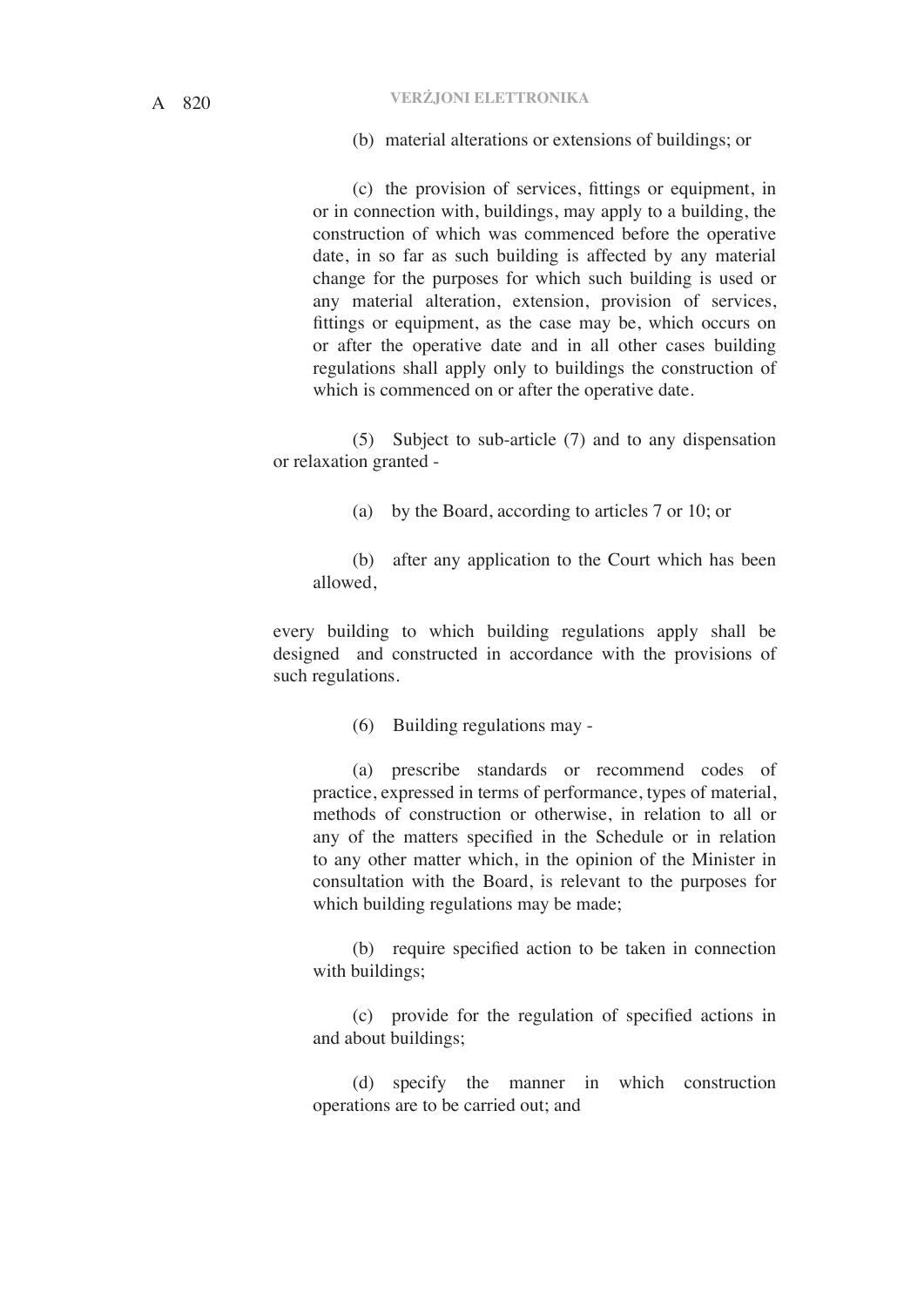(e) contain such supplementary and incidental provisions as appear to be necessary or expedient to the Minister on the advice of the Board:

.

Provided that building regulations may specify different standards or codes of practice for, or make different provisions in relation to, different classes or descriptions of buildings.

(7) Building regulations may exempt, in whole or in part, from all or any of the provisions of such regulations, such classes or descriptions of buildings, services, fittings or equipment as may be specified in the regulations, including classes or descriptions of buildings, services, fittings or equipment in any area specified in the regulations.

(8) Building regulations, or any provisions contained therein, may be made so as to apply generally, or with regard to any area specified in the regulations, and the regulations may contain different provisions for different areas:

Provided that building regulations shall also apply to buildings belonging to or occupied by the Government other than buildings which are used on a temporary basis, places of detention for persons detained in connection with or as a consequence of criminal procedures, and buildings used by the Police Force or the Armed Forces of Malta or by some other established Authority, for the purpose of detention or the defence of the State.

**7.** Where building regulations so provide, the Board may, Case dispensation or following an application for a direction under this article, consider that the adoption of a requirement in such building regulations would be unreasonable in relation to the particular case to which the application relates, give a direction dispensing with or relaxing that requirement, subject to any additional conditions that the Board may deem fit.

**8.** (1) An application pursuant to article 7 may be in such Application for form and shall contain such particulars as may be prescribed.

(2) The application shall be made to the Board and it shall include a detailed technical report giving the reasons why a case dispensation or relaxation would be justified.

relaxation of building regulations.

case dispensation or relaxation.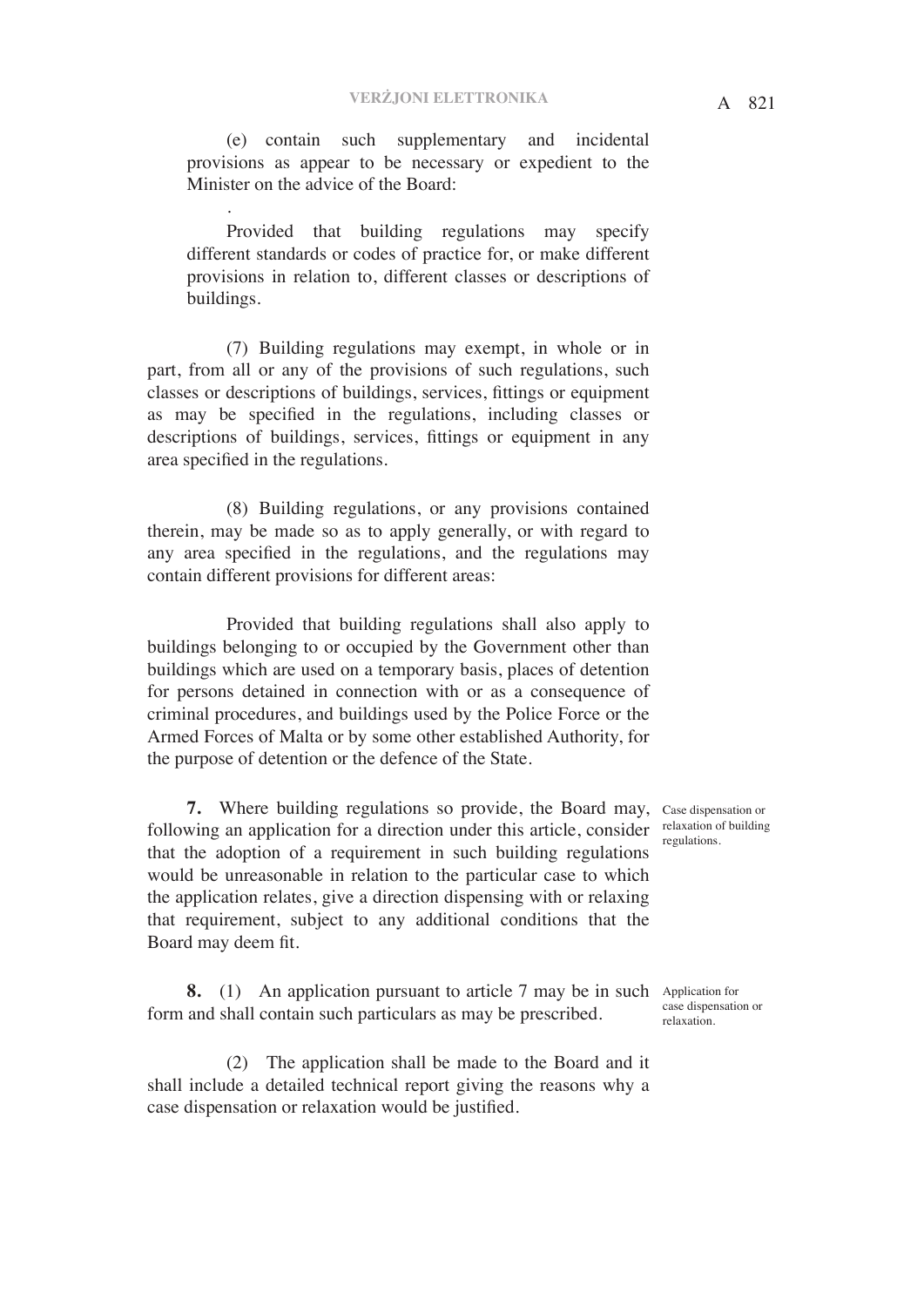Advertisement of proposal for case relaxation or dispensation of building regulations.

**9.** (1) The Board shall, within thirty days of receiving an application in accordance with article 8, in respect of any particular case, make available a notice on the website of the Building Regulation Office, and publish such notice in at least two newspapers, one of which shall be in the Maltese language -

(a) indicating the site and nature of the work and the requirement to be dispensed with or relaxed; and

(b) stating that representations with regard to the effect that the direction may have on public health or safety may be submitted by such date that shall be specified in the notice, which period shall not be less than twenty-one days from the date of the notice; and

(c) indicating the date of hearing of the case subject of the application before the Board, and that for such hearing there can attend both the applicant as well as any other person who has submitted a representation mentioned in this paragraph and who has a direct interest in the outcome of the application,

and the Board may, as a condition for considering the application, require the applicant to pay or undertake to pay the cost of publication.

(2) No notice shall be required to be published under sub-article (1) where it appears to the Board that any effect that the direction may have on public health or safety will be limited to the site of the work or to premises adjoining the site of the work, but in the latter case the Board shall give such notice to the owners and occupiers of those premises as it may consider adequate for them to make any necessary representations.

(3) The notice referred to in sub-articles (1) or (2) is required even where the work involves only an internal part of the building.

(4) (a) Before giving the direction, the Board shall give due consideration to any application made in accordance with article 8, any representations in writing made under sub-article (1), as well as any other proof brought forward during the hearing of the case.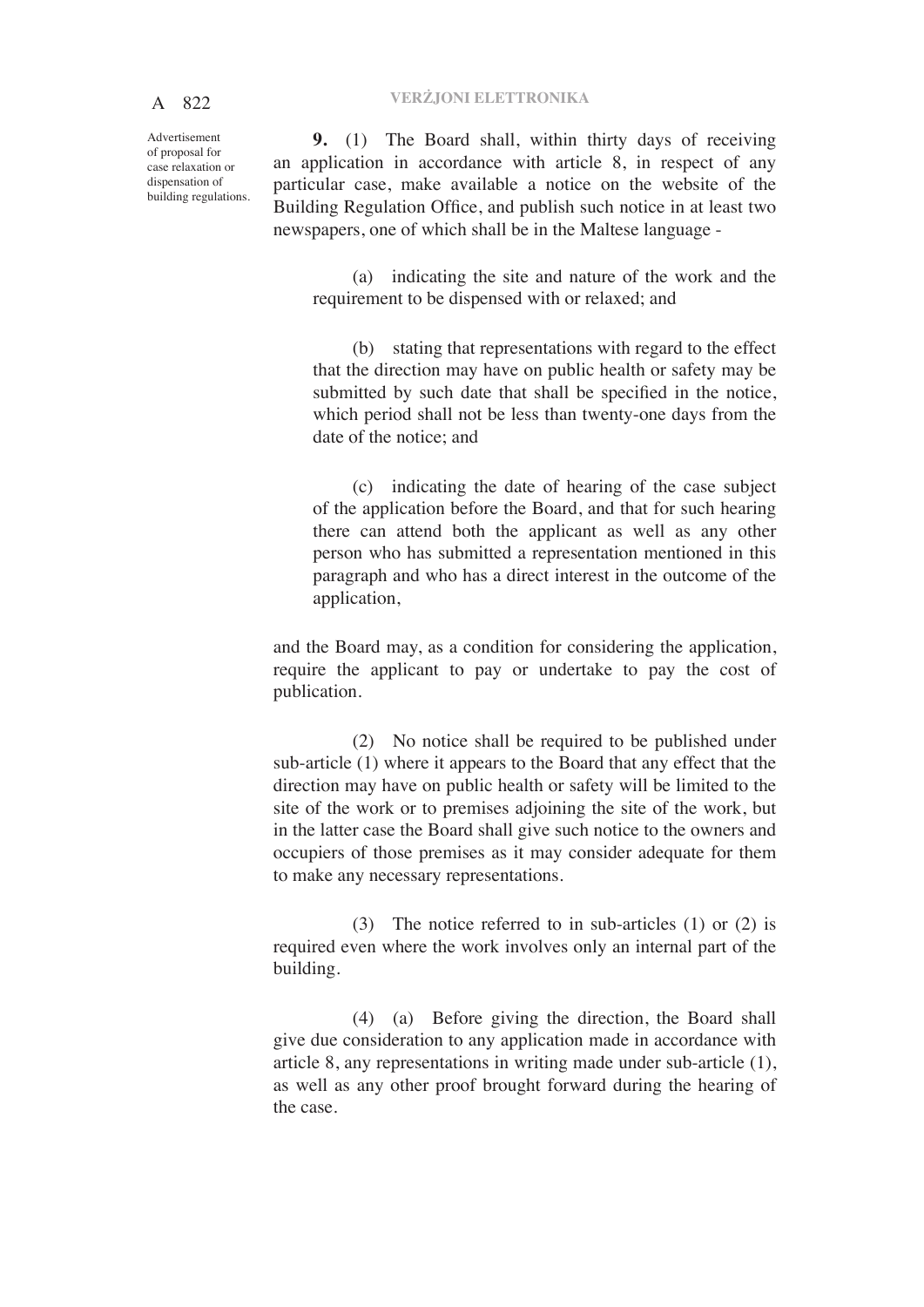(b) The Board shall have the power to determine who has a direct interest in the outcome of the application, and to summon witnesses and to administer the oath to any person appearing before it.

 (c) The Board may appoint experts and may require any department or agency of Government to provide it with such information as the Board may deem necessary for the proper execution of its functions.

 (d) During the hearing of the case subject of the application, both the applicant as well as any other person who has submitted a representation mentioned in this paragraph and who has a direct interest in the application, shall be assisted by a lawyer and, or a perit as the applicant may deem fit.

10. (1) If the Board considers that compliance with any Relaxation or requirement of building regulations would be unreasonable in relation to any specified class of building operations, works or to specified classes of material, the Board may, either on an application made to the Board or of its own accord, give a direction dispensing with or relaxing such requirement generally in relation to the type of building, either -

dispensation of building regulations works or materials.

(a) unconditionally; or

(b) subject to compliance with any such condition as may be specified in the direction, being conditions on matters directly connected with the dispensation or relaxation.

(2) A direction under sub-article (1) -

(a) if it so provides, shall cease to have effect at the end of such period as may be specified in the direction; and

(b) may be varied or revoked by a subsequent direction of the Board.

(3) (a) Building regulations may require a person making an application under sub-article (1) to pay the Board any such fee as may be prescribed, and regulations so made may prescribe different fees for different cases.

 (b) The Board may, if in agreement in whole or in part with the application, remit the whole or part of a fee payable by virtue of this sub-article.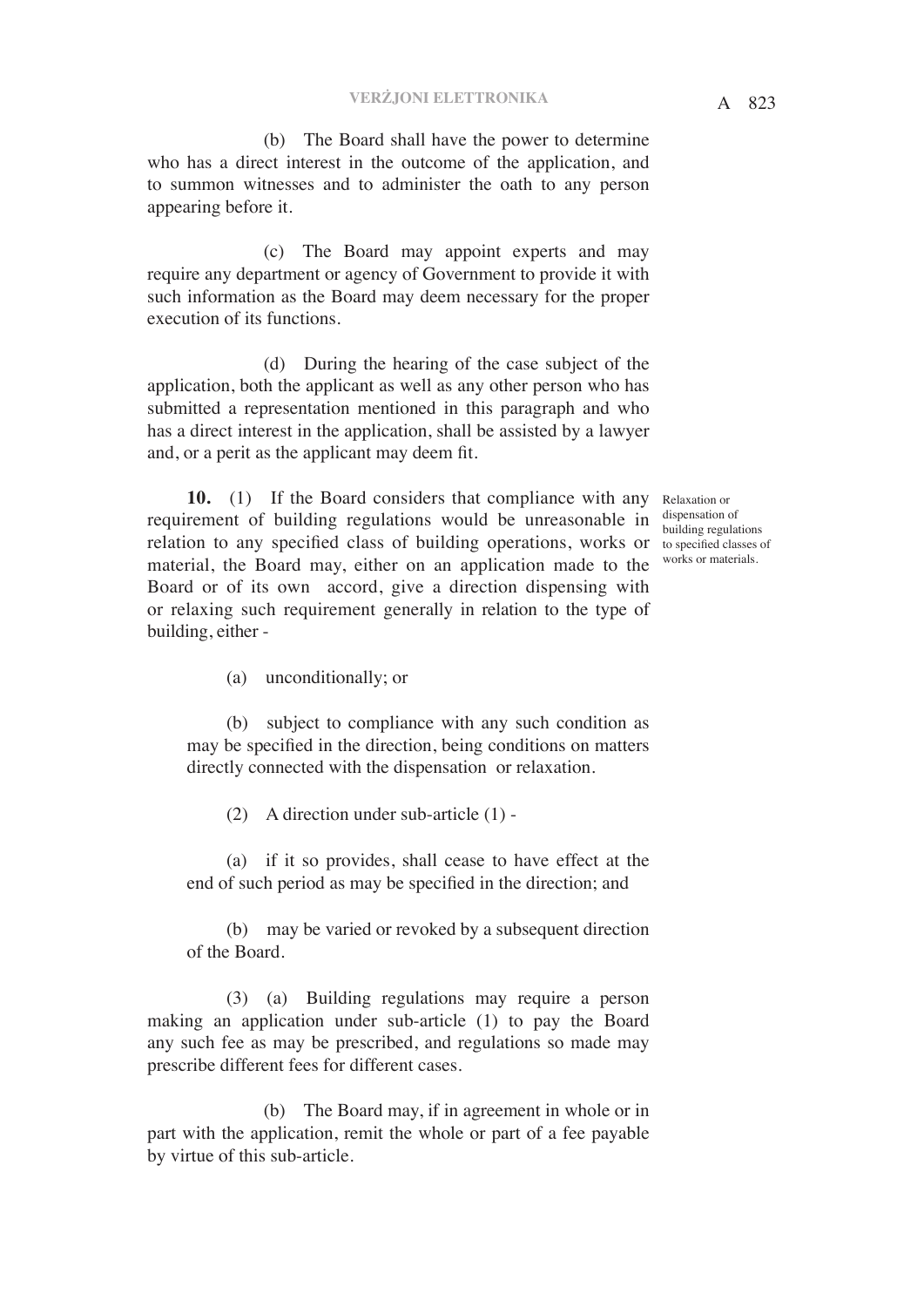# A 824 **VERŻJONI ELETTRONIKA**

(4) In addition to the provisions of article 3(9), where the Board gives a direction under sub-article (1), the Board shall write to the Minister informing him of such decision and include the reasons that justify it.

(5) If at any time a direction under sub-article (1) dispensing with or relaxing a requirement of building regulations ceases to have effect in accordance with sub-article  $(2)(a)$ , or is varied or revoked under sub-article (2)(b), this shall not affect the continued operation of the direction or any conditions specified therein, in any case where before such time, at the commencement of building operations, plans of the proposed work were in accordance with building regulations as applicable to it before the dispensation or relaxation ceased to have effect.

(6) (a) Each decision by the Board shall be reached following a case by case analysis and no decision shall constitute a precedent for other cases, in that each case has to be decided on its own merits.

 (b) The Board shall deliver its decision regarding whether it shall issue an order to relax or dispense building regulations, within thirty days from the date of hearing. That decision shall be notified to the parties within fifteen days and shall include the reasons which justify the Board's conclusion.

 (c) The decisions of the Board shall be supported by the majority of its members.

 (d) The Board shall, in any case, inform the applicant in writing, with a copy of the decision whether the application for relaxation or dispensation of building regulations has been accepted or not. A copy of such a decision should also be given to any person who submitted a representation before the Board and a copy shall be kept in a register which shall be available for inspection by the public in accordance to article 3(9).

(7) The decisions of the Board shall be final except with respect to points of law, from which there may lie an appeal to the Court of Appeal (Inferior Jurisdiction).

(8) Appeals to the Court of Appeal (Inferior Jurisdiction) from decisions of the Board, as provided for in subarticle (7), shall be made within twenty days from the day the applicant and any person making the representation before the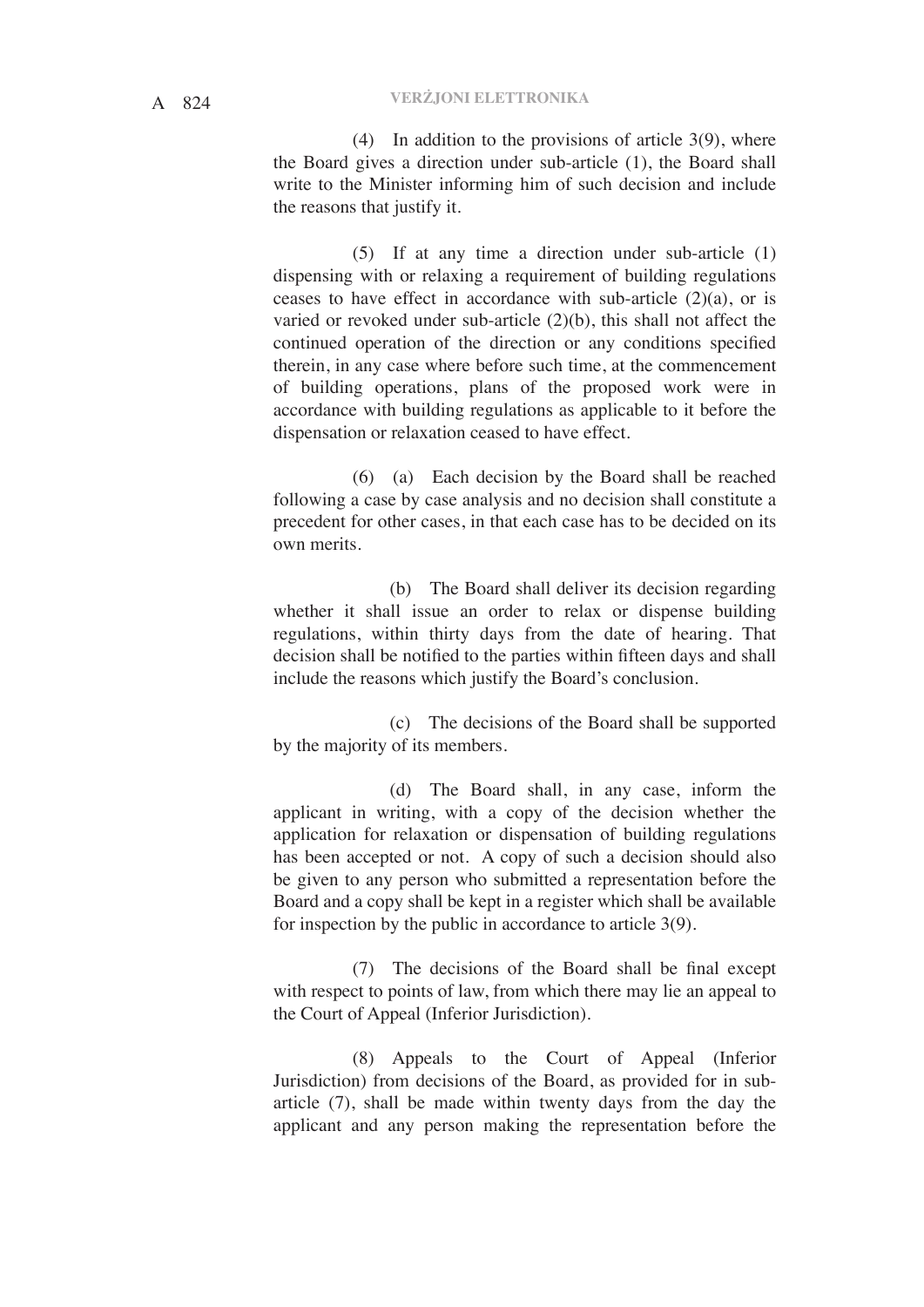Board is notified with the decision of the Board, and such appeals shall be regulated by such rules of court as may be made in accordance with article 29 of the Code of Organization and Civil Procedure.

## **PART III**

## **Building Control Regulations**

**11.** (1) The Minister may, after consultation with the Power to make Board, make regulations providing for matters of procedure, administration and control for the purposes of securing the implementation of, and compliance with, the requirements of building regulations, and may by such building control regulations make such incidental, consequential or supplementary provisions as may appear to him, on the advice of the Board, to be necessary or expedient.

(2) Without prejudice to the generality of sub-article (1), building control regulations may make provision for all or any of the following matters:

(a) requiring -

(i) the submission to the Director, Building Regulation Office, of certificates of compliance by the owner or his representative, duly completed and certified by a *perit* or warranted engineer or both as the case may necessitate, being certificates relating to compliance with the building regulations (subject to any relevant dispensation or relaxation already granted by the Board, in accordance with articles 7 or 10, or by the Court of Appeal), prior to the completion of the construction of any building works or class of work to which such building regulations apply;

(ii) in respect of a building, of a prescribed class or classes, the submission by the owner or his representative of a fire safety certificate issued by a fire consultant, that a building, if constructed in accordance with the plans, documents and information submitted, or so constructed, would comply (subject to any relevant dispensation or relaxation already granted by the Board, according to articles 7 or 10, or by the Court of Appeal),

building control regulations.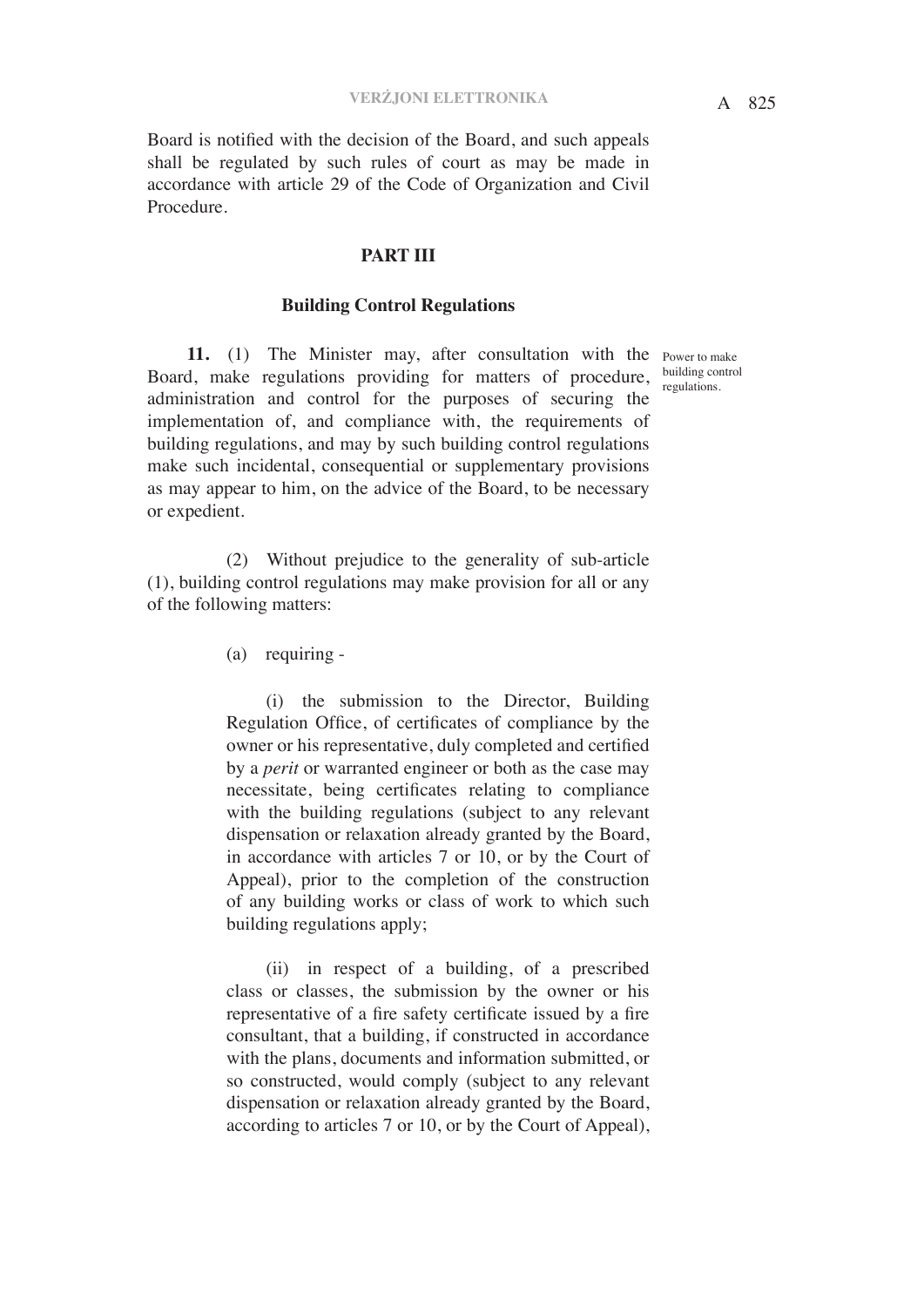with the provisions of the building regulations as prescribed;

(iii) the submission of a "commencement notice" to the Director, Building Regulation Office, prior to the commencement of the construction of any buildings, works or classes of work to which building regulations apply:

Provided that the notice may be communicated to the Malta Environment and Planning Authority and to any other Government department or body corporate established by law as the Minister deems competent;

(b) prescribing -

(i) the form and content of certificates of compliance, fire safety certificates and commencement notices;

(ii) the plans, documents and information to be submitted with certificates of compliance, fire safety certificates and commencement notices;

(iii) the time within which such certificates or notices are to be submitted;

(iv) the report of any *perit*, warranted engineer or specialist consultant professionally responsible for the works which is to be included in or with the certificate;

(c) the designation of the persons or the classes of persons by whom certificates of compliance, fire safety certificates and commencement notices may be given, and the classes of buildings or works in respect of which such certificates are to be given;

(d) the registration of certificates of compliance, fire safety certificates, commencement notices, and of such information as may be prescribed, and the making available of such information to such persons as may be prescribed;

(e) the charging of fees for -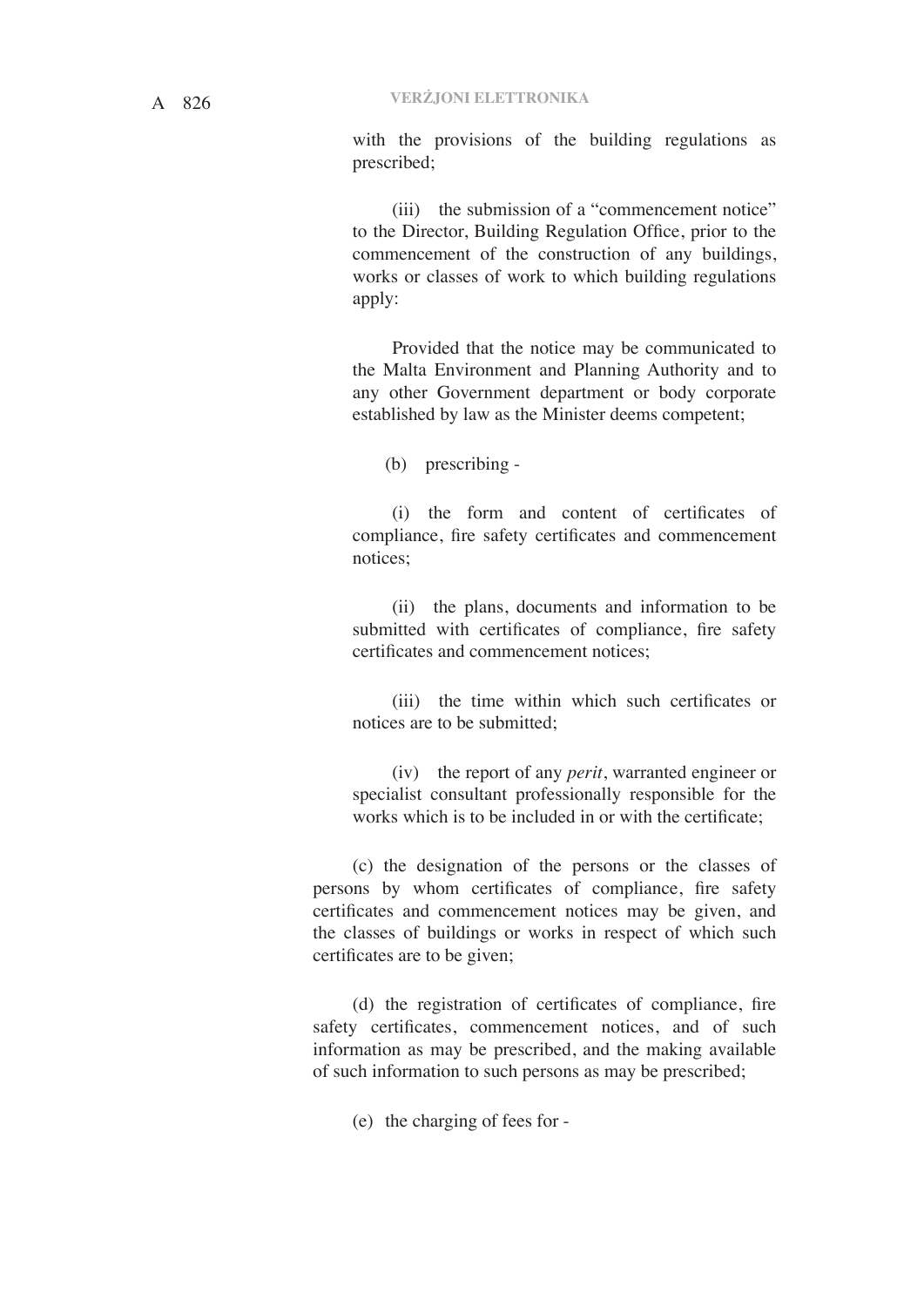(i) the registration of certificates of compliance, fire safety certificates and commencement notices;

(ii) the provision of copies of certificates or other documents or extracts therefrom; and

(iii) the carrying out of inspections and tests and the testing of samples taken pursuant to article 16;

(f) the combining, in one document, of any two or more of any application, notice, certificate or other document provided for in this Act or in any regulations made thereunder;

(g) the dispensation from any provision regarding the submission of certificates of compliance or fire safety certificates, of such buildings, or classes thereof as may be specified in the regulations;

(h) any other matter that the Minister, acting on the advice of the Board, considers appropriate.

(3) Building control regulations may make different provisions in relation to different buildings or classes of buildings situated in different areas, or in relation to different provisions of the building regulations.

(4) Where a certificate of compliance, fire safety certificate, or a commencement notice is submitted to the Director, Building Regulation Office, the Director shall not be under a duty to any person, entity or institution to:

(a) ensure that the building or works to which the certificate or notice relates shall, either during the course of the work or when completed, comply with the requirements of the building regulations or be free from any defect;

(b) ensure that the certificate complies with the requirements of this Act or of regulations or orders made under this Act; or

(c) verify the facts stated in the certificate.

12. (1) A person or institution or any department or agency Appeals. of Government having a direct interest and aggrieved by any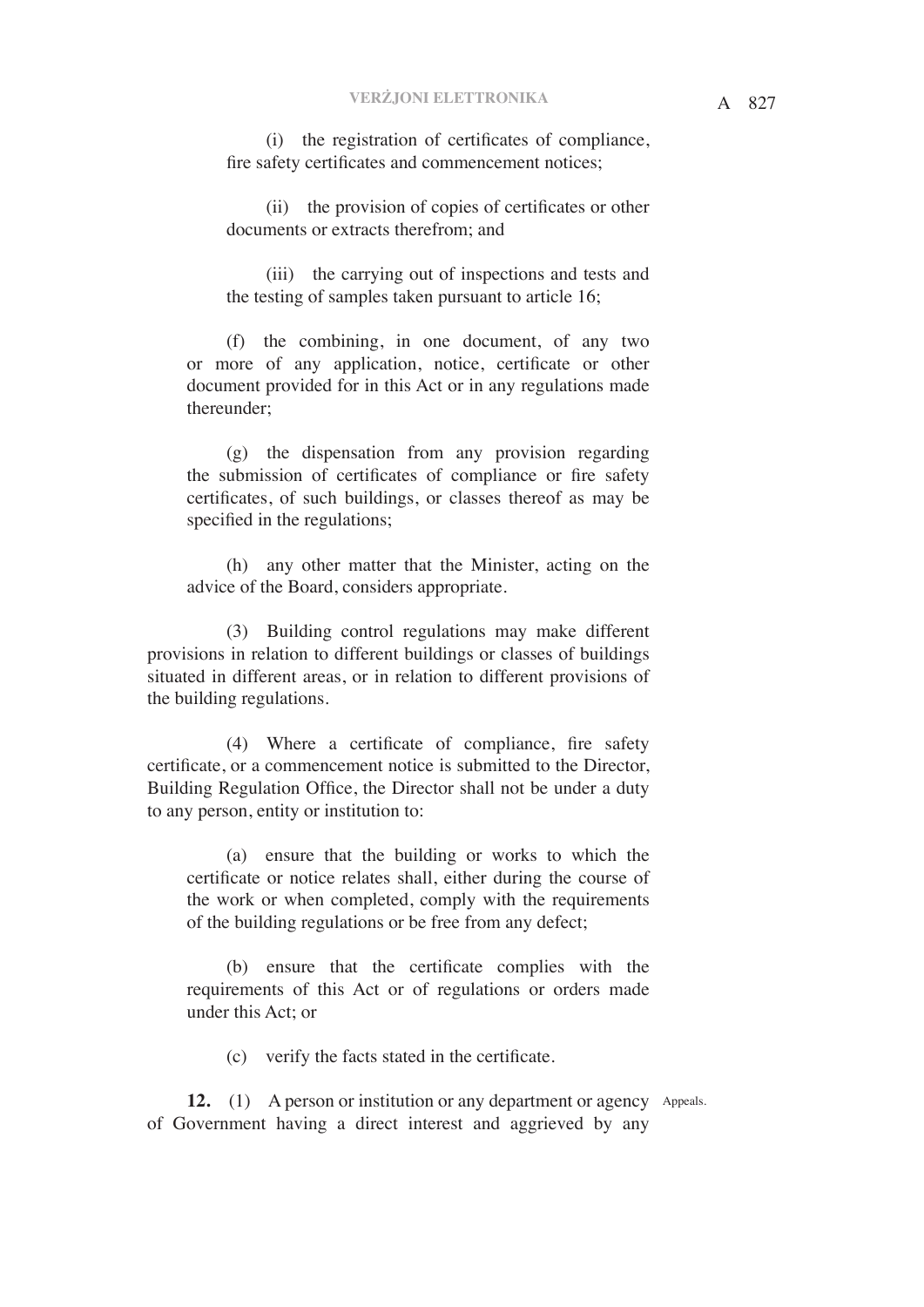decision, ruling or direction by the Director, Building Regulation Office, may submit an appeal to the Board in accordance with the provisions of this Act and any regulations made thereunder.

(2) An appeal against any ruling, order or direction issued by the Director, Building Regulation Office, shall be made within a period of twenty days from the issue of such ruling, order or direction, by means of an application filed with the Secretary of the Board. Notice of such an application shall be served on the Director, Building Regulation Office, and a representative of the Director shall be entitled to file a written reply, appear, be heard and submit evidence at the hearing of the application.

(3) The Board may delegate hearing of appeals submitted to it to a Committee of Appeal, provided that this has been duly appointed by the Minister in accordance with article 3 (11).

(4) The Board or Committee of Appeals, as the case may be, shall appoint a date for the hearing of the appeal which shall in no case be later than thirty days from the date when the application of appeal is filed with the Secretary of the Board.

(5) In determining an appeal the Board or the Committee of Appeals shall take into account the merits of the appeal, and may in whole or in part, confirm, annul or vary the decision appealed from, giving in writing the reasons for its decision and shall cause such decision to be made public and communicated to the parties to the appeal.

(6) The procedure to be followed before the Board or the Committee of Appeals and the time within which and the manner in which an appeal to the Board or the Committee of Appeals, is to be made shall be such as may be prescribed; and subject thereto, and to any other applicable provision of this Act, the Board or the Committee of Appeals may establish its own procedure.

Provisions relating to appeals.

**13.** (1) The provisions of this article shall be applicable in relation to appeals submitted to the Board against any decision taken by the Director, Building Regulation Office.

 (2) The Board or the Committee of Appeal, as the case may be, shall have the power to hear and determine all appeals made by a person or institution or any department or agency of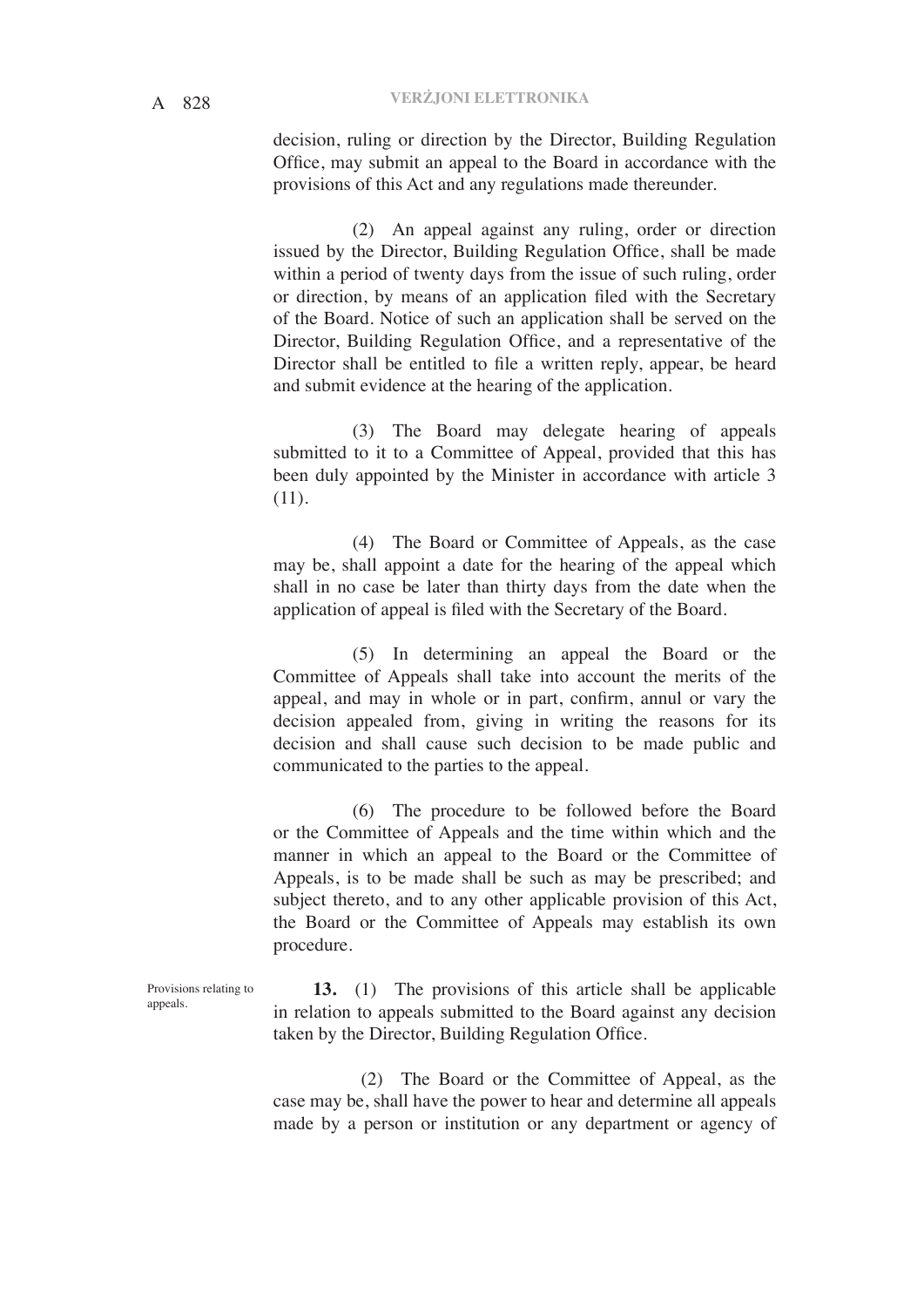Government aggrieved by any decision of the Director, Building Regulation Office.

 (3) The decisions of the Board or the Committee of Appeals, as the case may be, shall be final except with respect to points of law, from which there shall lie the right to appeal to the Court of Appeal (Inferior Jurisdiction). Any party to an appeal before the Board or Committee of Appeals who feels aggrieved by a decision of the Board or the Committee of Appeals, or the Director if he feels dissatisfied with any such decision, may on a question of law appeal to the Court of Appeal (Inferior Jurisdiction).

 (4) The decisions of the Board or the Committee of Appeal, as the case may be, shall be supported by the majority of its members; all decisions of the Board or the Committee of Appeal, as the case may be, shall be delivered in public and shall be kept in a register which shall be available for inspection by the public in accordance to article 3(9).

 (5) Advance notice of not less than fourteen days shall be given of the meetings of the Board or the Committee of Appeal, as the case may be, in such manner as the Board or the Committee of Appeal may deem appropriate. The parties to the appeal who have filed an application or a reply in writing and expressed the intention to make representations shall be invited to do so.

 (6) The sittings of the Board or the Committee of Appeal, as the case may be, shall be open to the public, subject to the power of the Board or the Committee of Appeal to exclude any member of the public if it deems it necessary to do so for the maintenance of order or for public security reasons.

 (7) The Board or the Committee of Appeal, as the case may be, shall endeavour to give its decision within three months of the first sitting in a case.

 (8) The Board or the Committee of Appeal, as the case may be, may appoint experts and may require any department or agency of Government to provide it with such information as the Board or Committee of Appeal may deem necessary for the proper execution of its functions. In the exercise of its functions, the Board or the Committee of Appeals may summon any person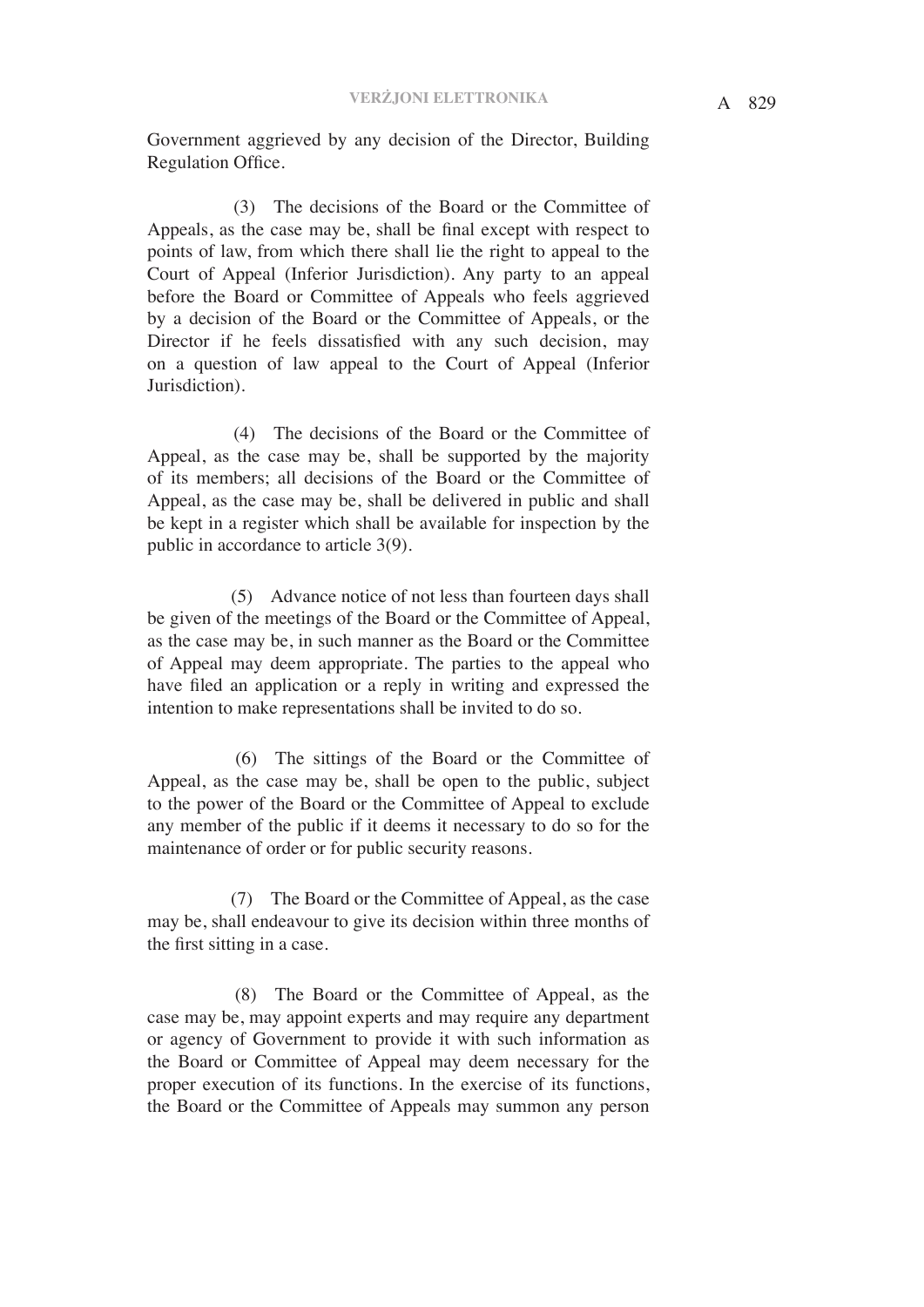A 830 **VERŻJONI ELETTRONIKA**

to appear before it and give evidence and produce documents; and the Chairperson shall have the power to administer the oath.

(9) Appeals to the Court of Appeal (Inferior Jurisdiction) from decisions of the Board or the Committee of Appeal, as the case may be, as provided in sub-article (3) shall be made by means of an application filed in the registry of that court, within twenty days from the date on which that decision has been notified to the parties and such appeals shall be regulated by such rules of court as may be made in accordance with article 29 of the Code of Organization and Civil Procedure.

**14.** (1) The Director, Building Regulation Office, or any person duly appointed to act on his behalf, may serve an enforcement notice in any of the following circumstances -

(a) where the construction of any building or carrying out of any works to which building regulations apply is commenced or has been completed or any material change takes place in the purposes for which any building is used, which construction, works or change are not carried out in conformity with building regulations; or

(b) where the building or works are not designed or have not been, or are not being, constructed or carried out in conformity with building regulations; or

(c) where the failure to comply with building regulations results following a decision by the Board not to grant a dispensation or relaxation pursuant to this Act, which decision by the Board is final, or following a judgement by the Court of Appeal (Inferior Jurisdiction), as the case may be; or

(d) where the Director, Building Regulation Office, is not supplied with the particulars and, or the documentation required within the period established by the building control regulations.

(2) An enforcement notice may be served on -

(a) the owner of the building or works concerned; or

(b) any other person who carried out, or is carrying out, the works to which the notice applies; or

Cap. 12.

Enforcement notice.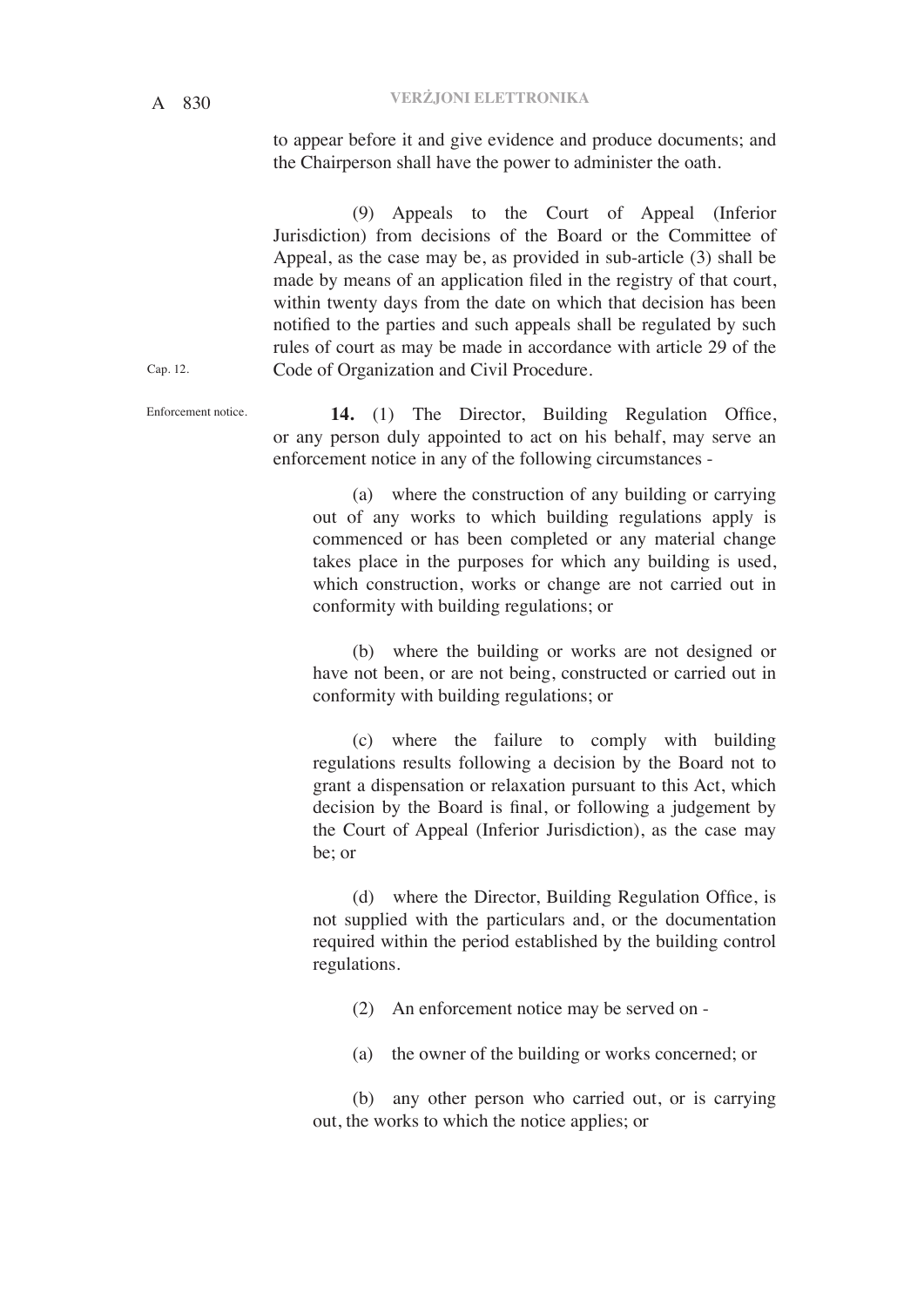(c) the occupier or persons making use of the building who shall immediately inform the owner of the building of such enforcement notice.

(3) The Director Building Regulation Office, shall also inform the site manager and the *perit* responsible for the said works, if known, that an enforcement notice has been issued by the Building Regulation Office.

(4) An enforcement notice, in particular and without prejudice to the other provisions of this article, may-

(a) subject to any relevant dispensation or relaxation already granted by the Board, according to articles 10 or 13 or by the Court of Appeal (Inferior Jurisdiction), require such steps as may be specified in the notice to be taken within such period as may be so specified for the purposes of ensuring compliance with building regulations, and such notice may require-

 (i) the removal, alteration or making safe of any structure service, fitting or equipment; or

 (ii) the cessation of any works or the doing of any other thing as may be specified in the notice in relation to the building or works to which the notice relates;

 (b) prohibit the use of a building, or a specified part of a building, for any purpose specified in the notice until the specified measures are taken to the satisfaction of the Director, Building Regulation Office, by the removing, altering or making safe of any structure, service, fitting or equipment or the cessation of any works or by the doing of any other thing in relation to such building or such specified part of a building that may be required by the notice.

(5) Subject to sub-article (6), an enforcement notice shall take effect at the expiration of such period, being a period of not less than fourteen days beginning on the date of the service of such notice, as may be specified therein:

Provided that where the notice orders the cessation of any work, it shall have effect immediately.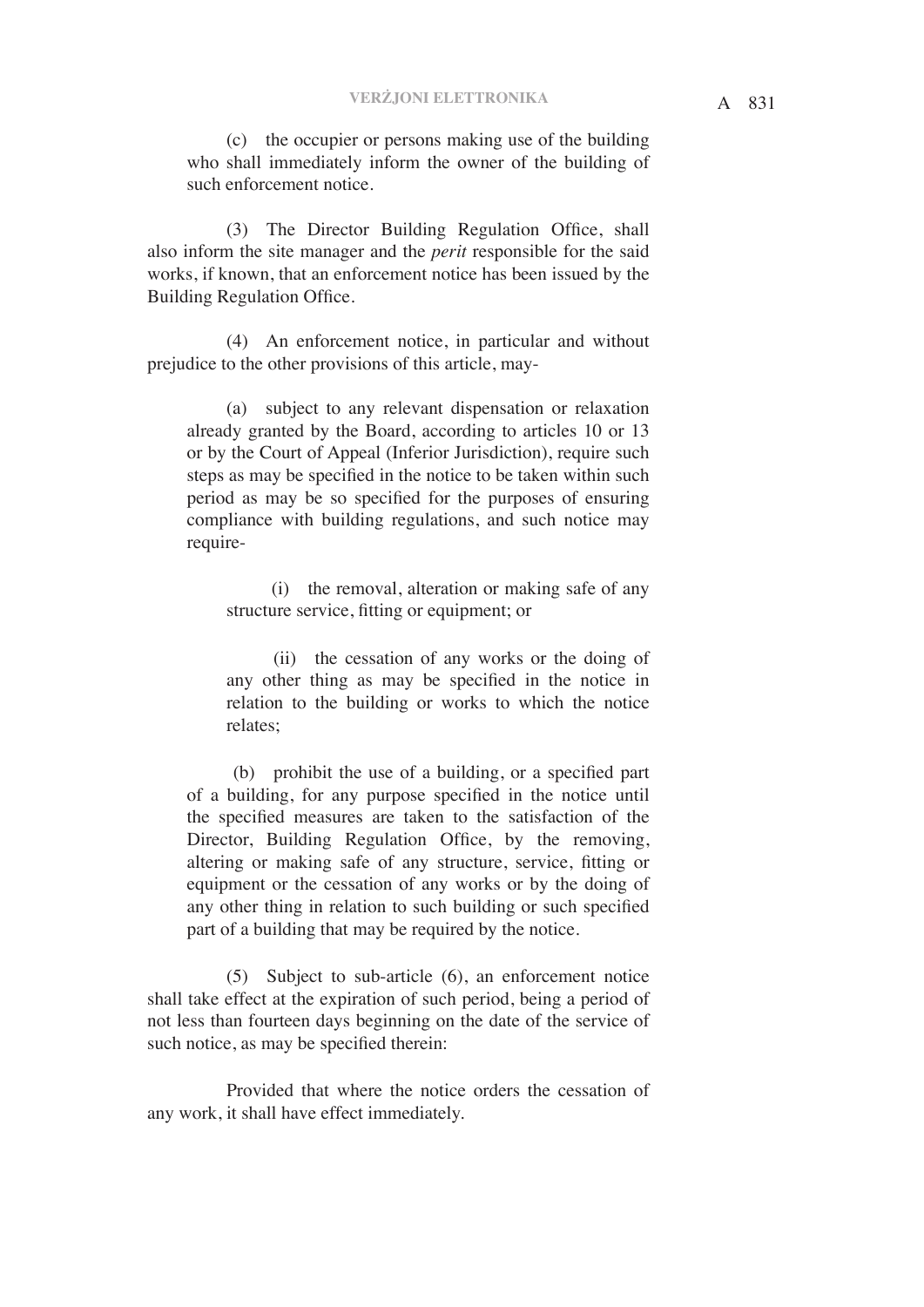# A 832 **VERŻJONI ELETTRONIKA**

(6) A person on whom an enforcement notice has been served pursuant to this article shall comply with the terms of the notice within the period specified therein.

(7) Where a person fails to comply with the requirements of sub-article (6), the Director, Building Regulation Office, or his representative may enter into any building or works to which the enforcement notice relates and may enter any land as may be necessary for that purpose, and therein take any action or do anything required by the notice.

(8) Where, pursuant to sub-article (7), the Director, Building Regulation Office, or his representative enters into any building or works to which the enforcement notice relates and takes any action or does anything in relation thereto, the Director or his representative may, on satisfying the Court that the person on whom the enforcement notice was served is either the owner of the building or a person who carried out the works to which the enforcement notice relates, or the occupier in terms of article 14 (2)(c) and that such person failed to comply with the requirements of sub-article (6), recover the costs involved in taking the action as a civil debt.

**15.** (1) Where an enforcement notice is authorised under this Act to be served on a person, it shall be addressed to such person and may be served on him in one of the following methods:

(a) where it is addressed to such person by name, by delivering it to him in person;

(b) by leaving it at the address at which such person ordinarily resides or, in a case where an address for service has been furnished, at that address;

(c) by sending it by registered mail at the address where such person ordinarily resides or, in a case where an address for service has been furnished, at that address;

(d) where the address at which such person ordinarily resides cannot be ascertained by reasonable enquiry and the enforcement notice is authorised to be given in respect of any particular building or works, by delivering it to a person residing in such building or employed on such works or by

Service of enforcement notice.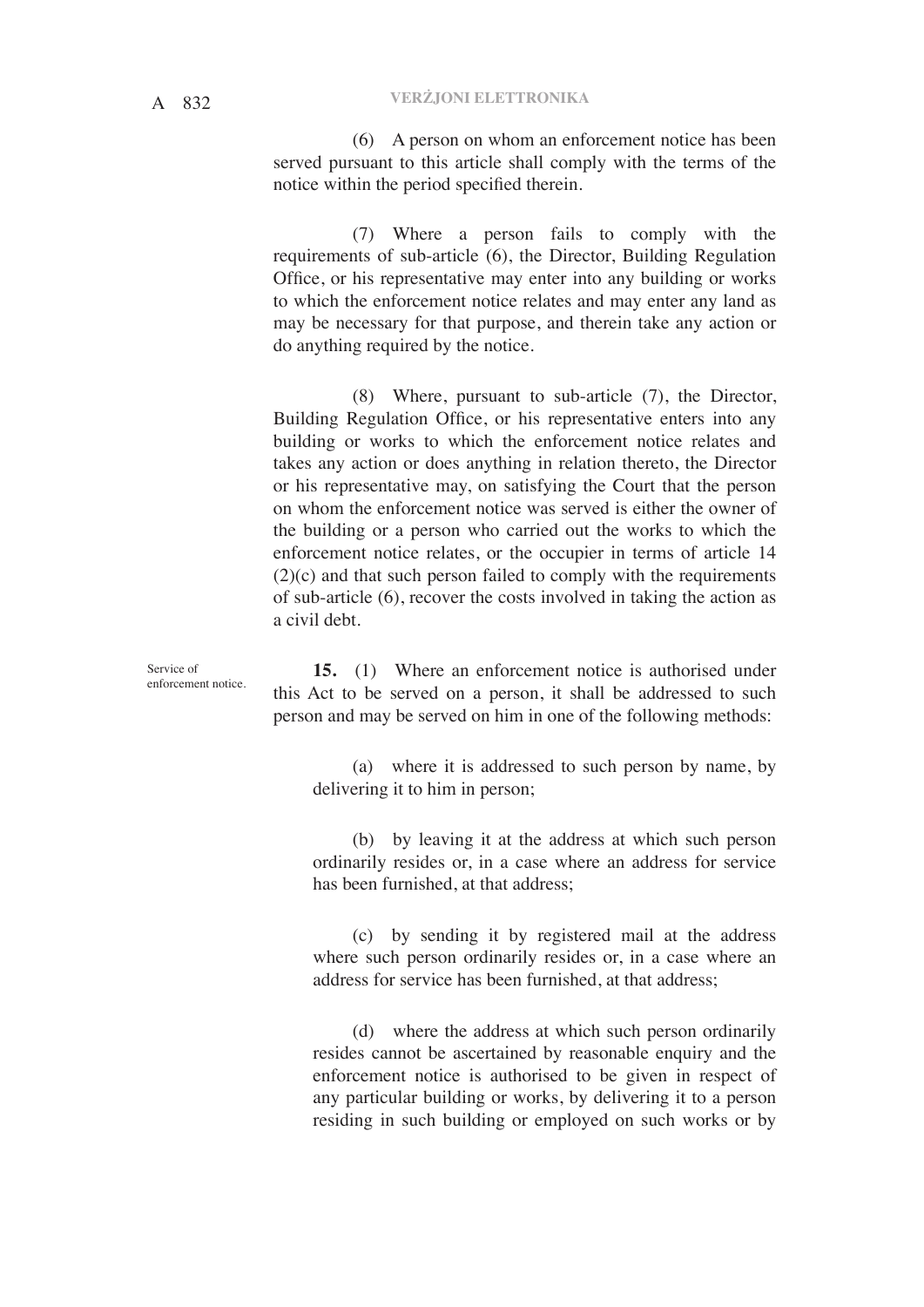affixing it in a conspicuous place on or near such building or works.

(2) Where an enforcement notice is authorised by this Act to be served on or given to the owner of a building or works or a person who carried out or is carrying out the works to which building regulations apply, and the name of such person cannot be ascertained by reasonable enquiry, the notice may be addressed to "the owner", "the occupier", or "the person concerned executing the works", or "the site manager" as the circumstances may require, without naming such owner or person.

(3) For the purposes of this article, a company registered under the Companies Act shall be deemed to be Cap. 386. ordinarily resident at its registered office, and every other body corporate and every unincorporated body shall be deemed to be ordinarily resident at its principal office or place of business.

(4) Where an enforcement notice is served on or given to a person pursuant to sub-article  $(1)(d)$ , a copy of the notice shall, within two weeks thereafter, be published in at least three daily newspapers.

 (5) All expenses reasonably incurred by the Director Building Regulation Office in the exercise of his powers under this article shall be recoverable as a civil debt by the Building Regulation Office, from the owner of the building concerned subject to such right of recovery such person may have against any other person.

 (6) A person who at any time after a notice is affixed pursuant to sub-article (1)(d), removes, damages or defaces the notice without lawful authority shall be guilty of an offence against this Act.

by authorised persons.

**16.** (1) Any authorised person shall be entitled to enter, Powers of inspection at all reasonable times, into any land or building, subject to his producing, a means of identification and if so required, the authorisation in writing and thereon inspect for the purposes of this Act any building, permanent building installations and any plans or documents relating to such building.

(2) Any authorised person may -

(a) inspect any building -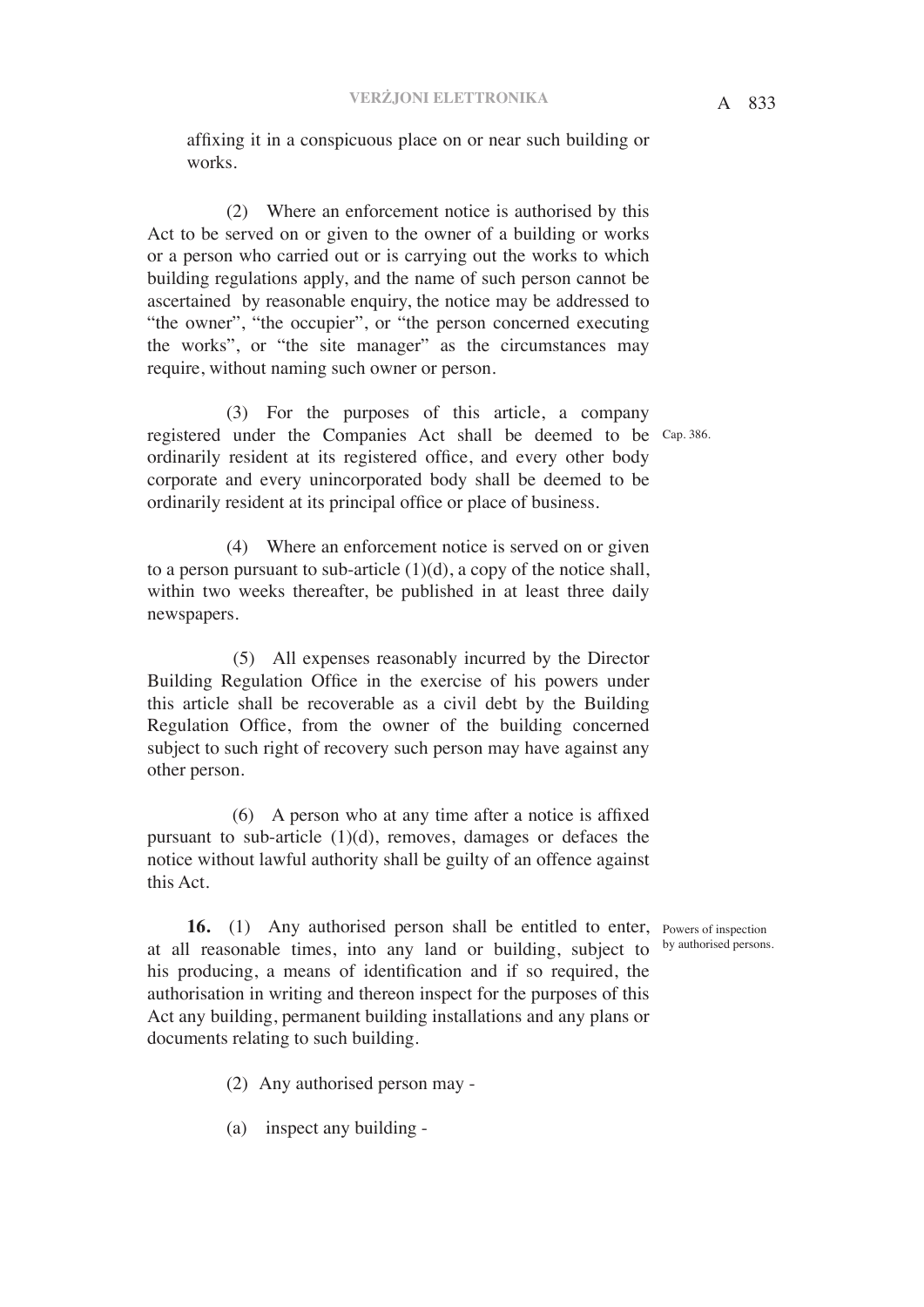(i) following its completion; or

(ii) during its construction, alteration or extension; or

(iii) during the installation therein of any fittings, services or equipment to which building regulations apply; or

(iv) in respect of which any material change takes place in the purposes for which such building is used;

(b) require to be informed by the owner or occupier of such a building, or by any person responsible for the construction of such a building, or by any of the aforementioned persons, to the extent that such persons have knowledge of the matters in question, as to the purpose for which the building, or any part thereof, has been, is being, or will be, used, the number of persons who are, or will be, employed or accommodated therein or who resort or will resort thereto, the material with which any such building or any part of such building is constructed, and the method of construction employed and as to any other matter which the authorised person considers to be relevant;

(c) require the owner or occupier of the building, or any person responsible for the construction of the building, to provide such plans, documents and information as are necessary to establish whether the requirements of building regulations are being complied with in relation to the building;

(d) take such samples of the materials used in the carrying out of any construction work or take such other action in relation to such construction work as may be necessary to establish whether the requirements of building regulations are being complied with in relation to the building.

 (3) An authorised person shall be entitled to be assisted by such persons and bring with him such equipment as he considers necessary to enable him to exercise the powers under this article.

(4) Any person who -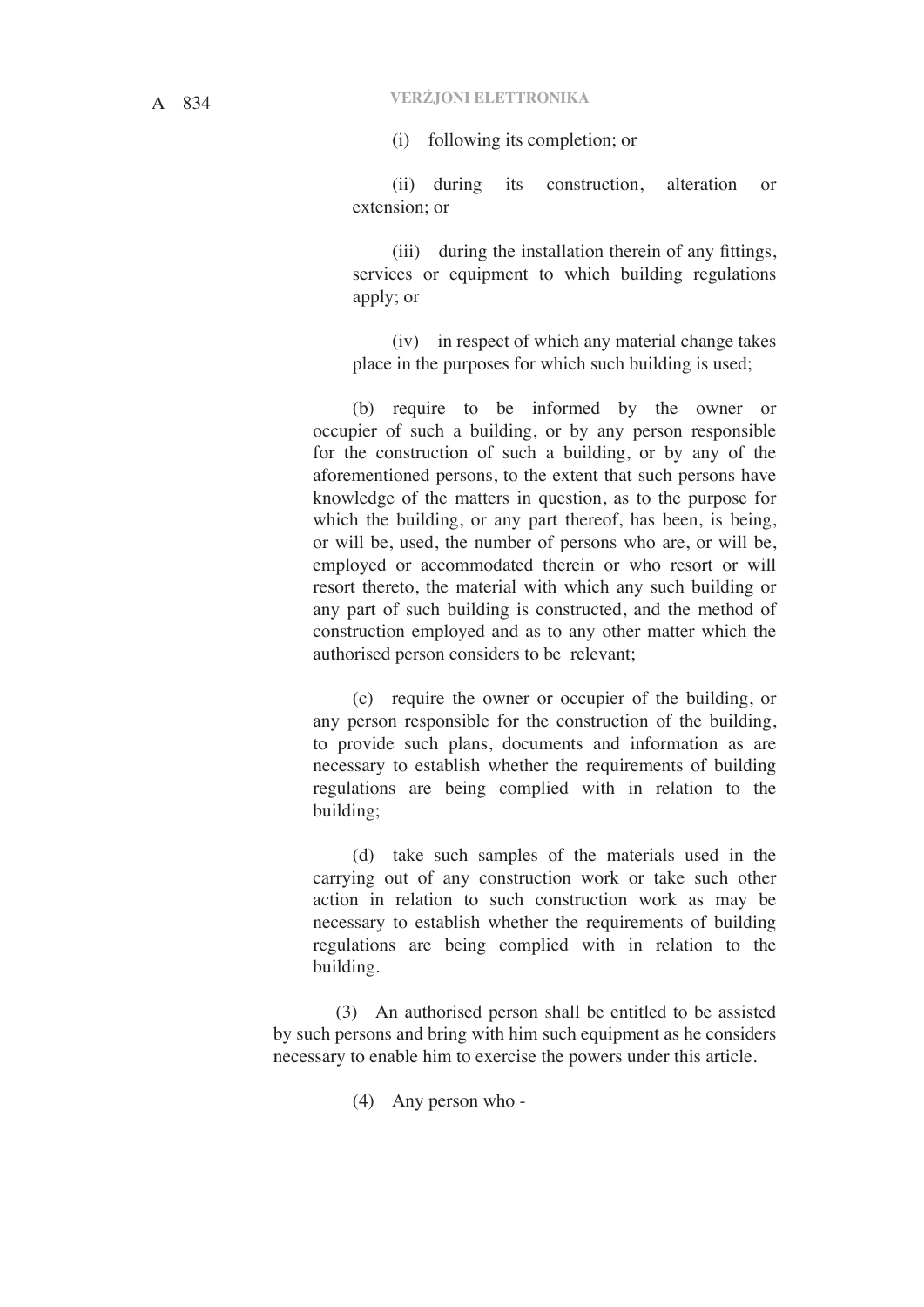(a) refuses to allow an authorised person to enter any land or building; or

(b) obstructs or impedes an authorised person in the exercise of any of the powers conferred on him by this article; or

(c) wilfully or recklessly gives, either to an authorised person, or to the Building Regulation Office, or to the Board, any information which is false or misleading in a material respect, shall be guilty of an offence against this sub-article.

 (5) Where an authorised person is prevented from exercising his power of entry into any land or building in the exercise of his powers under this article, the Building Regulation Office, or the Board, as the case may be, may request the assistance of the police.

(6) Nothing in this article shall empower an authorised person to enter into or to inspect any plans or documents relating to land or building which is in the occupation of the Armed Forces of Malta or the Malta Police Force, or Correctional Facilities or such other building that the Minister may designate in writing from time to time, if in the opinion of the respective commanding officers such inspection of documentation would breach security.

17. For the purposes of articles 14, 15 and 16 of this Act, Liability of Director the Director or any authorised person shall not be liable for any damages to any person or any property as a result of the exercise of his powers under the aforementioned articles, or attributable to the performance of his duties imposed by this Act, unless it is proven that such damage resulted from bad faith and gross negligence on the part of the Director or such authorised person.

for damages resulting from gross negligence.

### **PART IV**

## **Miscellaneous Provisions**

18. (1) Without prejudice to any other information Contract for works or requirements emanating from any other applicable law, it shall services. be unlawful for any person to engage a building contractor or building tradesperson to undertake any works falling under these regulations without making an agreement as to the price to be charged in respect of material to be supplied and the price of the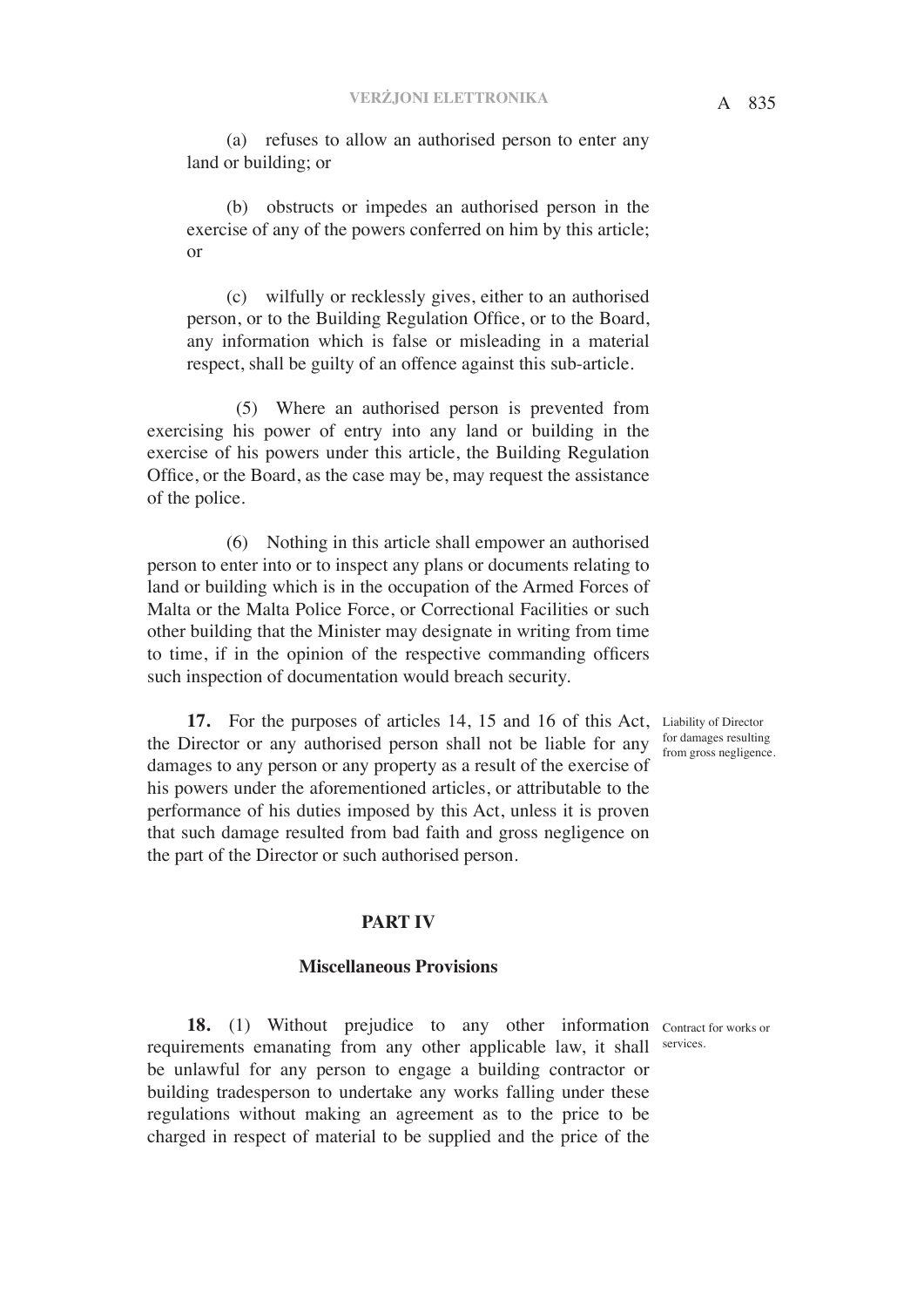service or work to be done, and if an exact price cannot be quoted, the method for calculating the price or a detailed estimate. Such agreement shall result either from a public deed or from a private writing.

(2) A person shall not be acting in breach of the provisions of sub-article (1) if during the execution of the works, for which there is an agreement according to that sub-article, there results the need for the provision of extra materials, services or works to be carried out or variations in works from those mentioned in said agreement.

(3) The Minister may, following consultation with the Board or with any Government department or body corporate established by law, as the said Minister may deem competent on the matter, issue guidelines on the format and content of the agreements referred to in sub-article (1) and such guidelines may list the materials to be supplied or work to be done for which the two parties have to agree a price.

**19.** The Minister may, following consultation with the Board, by order prohibit the use of such materials or classes of materials or such form of construction or such type of equipment, fittings or services in relation to such class or classes of buildings or to such class or classes of works as may be specified in the order, if he is satisfied that such use would be a danger to public health or safety or that such use would contravene any provision of the building regulations made under article 6 and may by a subsequent order amend or revoke such an order.

**20.** (1) A document purporting to be a copy of an entry in a register or to be a copy of a document lodged with the Board, or the Building Regulation Office, and which is certified by an officer of the Board or the Building Regulation Office, as the case may be, to be a correct copy of such entry or document, shall be *prima facie*  evidence of the entry or the document of which it purports to be a copy and it shall not be necessary to prove the signature of such officer or that he was in fact such officer.

(2) Evidence of an entry in a register may be given by the production of a copy of such entry, certified in accordance with the provisions of sub-article (1), and it shall not be necessary to produce the register itself.

**21.** Any technical guidance document or methodology issued in connection with this Act may be issued in either the Maltese or English language only, or both.

Power to prohibit the use of certain materials, etc.

Authenticity of documents.

Technical guidance documents.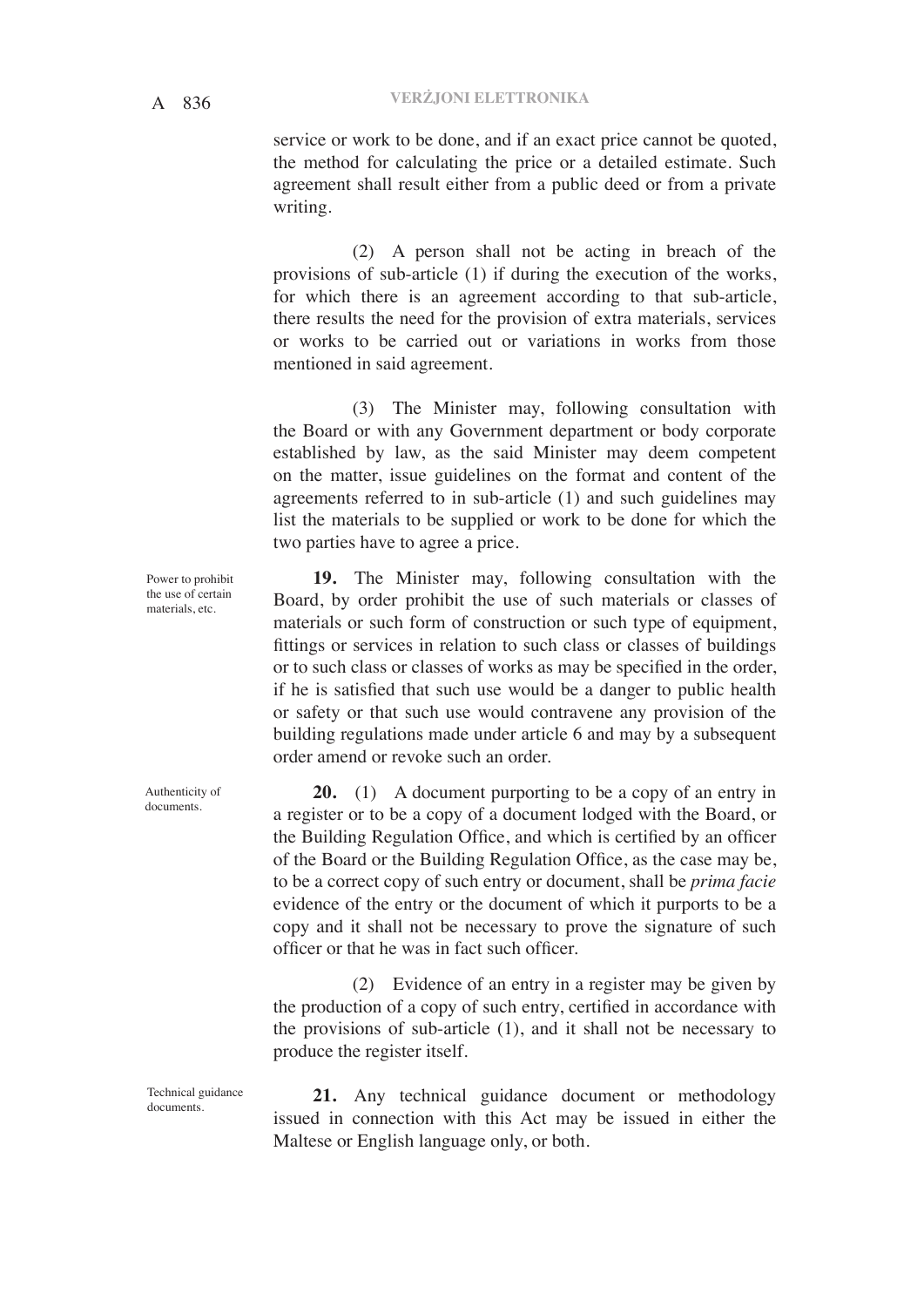#### **PART V**

## **Offences and Penalties**

Penalties.

**22.** (1) Without prejudice to any other provisions under Administrative this Act, or other provisions of regulations, made under this Act, which the Director is entitled to enforce, the Director shall have the power to impose in respect of any person who infringes any provision of this Act or of any regulations made thereunder, or who fails to comply with any directive or decision given by the Director or the Board, whether under this Act, or regulations prescribed thereunder, or under any other law which the Director is entitled to enforce, an administrative fine using such procedures as established in this Act or regulations made thereunder.

 (2) An administrative fine imposed shall not, unless provided otherwise by or under this Act, exceed two hundred thousand euro (€200,000), and two thousand euro (€2,000) each day, in the case where the infringement persists:

Provided that all the fines provided for in this article shall be due to the Government as a civil debt and following the service of a judicial act, in terms of article 466 of the Code of Cap. 12. Organization and Civil Procedure, which is either not opposed or the opposition of which is denied, according to the provisions of the said article, the same administrative fine shall constitute an executive title for all the effects and purposes of Title VII of Part I of Book Second of the Code of Organization and Civil Procedure.

**23.** (1) Any person who -

(a) being an applicant, makes a false declaration for the purposes of any application made under the provisions of this Act, or

(b) supplies false or misleading information in contravention of article 16(4)(c),

shall be guilty of an offence against this Act and shall be liable, on conviction, to a fine (*multa*) not exceeding one thousand five hundred euro ( $\epsilon$ 1,500), without prejudice to any other punishment for which the applicant may have become liable under any other law.

Offences.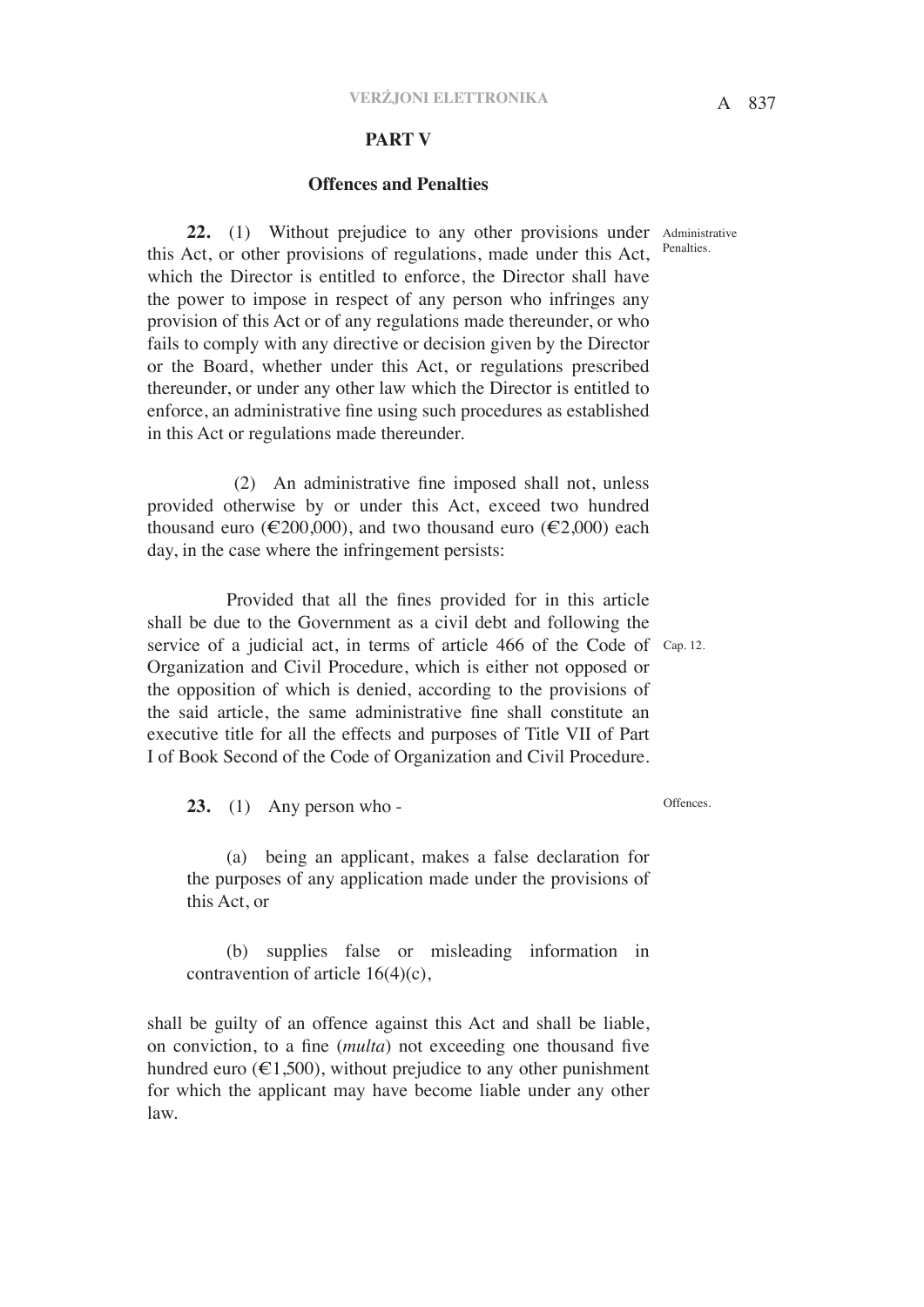(2) Any person who fails to comply with an enforcement notice issued under this Act in accordance with article 14(6) shall be liable on conviction to a fine (*multa*) not exceeding one thousand two hundred euro  $(\epsilon 1, 200)$ , and in the case of a continuing offence, to a further fine (*multa*) of one hundred euro  $(\text{\textsterling}100)$  for each day during which the offence continues.

(3) Any person who refuses to allow an authorised person to enter any land or building, or obstructs or impedes an authorised person in the exercise of any of that authorised person's powers shall be guilty of an offence and shall be liable on conviction to a fine (*multa*) not exceeding two thousand four hundred euro ( $\epsilon$ 2,400), and to a further fine (multa) of two hundred euro ( $\epsilon$ 200) for each day the offence continues.

(4) Any person who is convicted of an offence under article 16(4) may also, at the request of the prosecution, be disqualified from signing and submitting to the Director, Building Regulation Office, for a period not exceeding two years from the date of conviction for the offence, certificates of compliance or fire safety certificates, or any other certificate required in accordance with this Act or any other regulations made thereunder and, accordingly, the Director, shall not accept certificates for registration which are signed by a person while so disqualified.

Power of Minister to make regulations in respect of criminal offences.

**24.** Without prejudice to any other special provisions of this Act, the Minister may, after consultation with the Board, make regulations which prescribe that the breach of regulations made under this Act shall constitute a criminal offence and which prescribe penalties for criminal offences against any regulations made under this Act, and such regulations may:

(a) prescribe imprisonment and different fines (*multa*) for different offences; and

(b) prescribe fines (*multa*) calculated in accordance with the duration of the commission of the offence:

Provided that any such regulations as may be made shall not provide for:

 (i) imprisonment for more than two years, or a fine (*multa*) of more than two hundred thousand euro (€200,000); or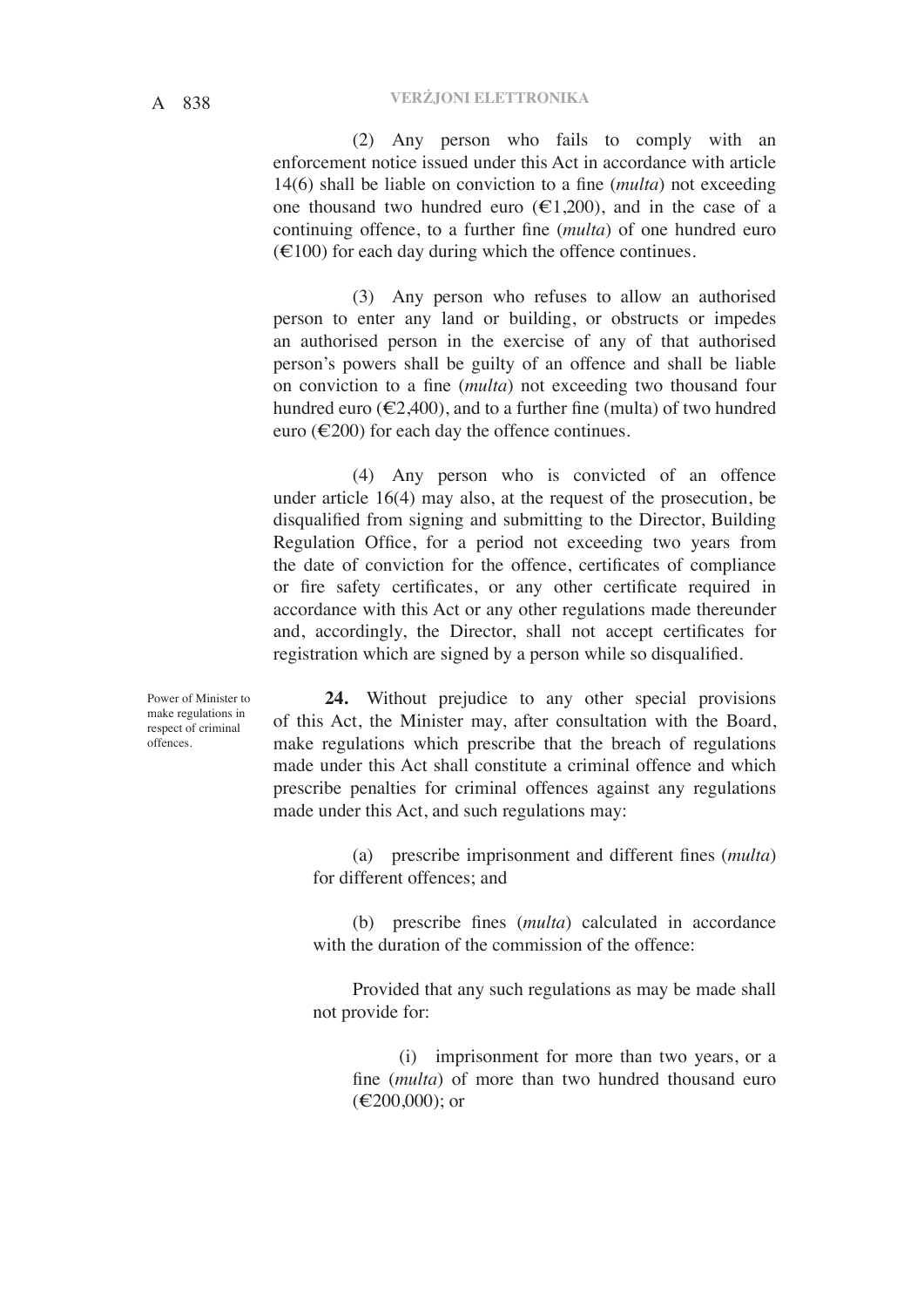# A 839 **VERŻJONI ELETTRONIKA**

(ii) fines of more than five thousand euro  $(\text{\textsterling}5,000)$  for each day during which the offence persists.

25. (1) Criminal proceedings for an offence against this Prosecution. Act shall be taken before the Court of Magistrates (Malta) or the Court of Magistrates (Gozo), as the case may be, and shall be in accordance with the provisions of the Criminal Code regulating the procedure before the said courts of criminal judicature.

(2) Notwithstanding the provisions of the Criminal Code, the Attorney General shall always have a right of appeal from any judgement given by the Courts of Magistrates (Malta) or by the Court of Magistrates (Gozo) in respect of proceedings for any offence against this Act or any regulations made by virtue of this Act.

## **PART VI**

### **Amendment of the Code of Police Laws**

26. (1) With effect from such date as the Minister may, Amendment, by order in the Gazette, establish and without prejudice to the substitution or repeal provisions of sub-article (2) of this article, the Minister may by of Police Laws. regulations amend, substitute or repeal any of the provisions of <sup>Cap 10.</sup> Part V of the Code of Police Laws.

(2) The Minister may by regulations made under this sub-article provide for transitory provisions.

(3) In the case of any provision of Part V of the Code of Police Laws, related to public health matters, the Minister shall make those regulations with the concurrence of the Minister responsible for public health.

## **Part VII**

### **Repeal of the Building (Price Control) Act**

**27.** (1) Without prejudice to the provisions of sub-article Repeal of the Building (2) of this article, the Building (Price Control) Act is hereby being  $\frac{\text{(Price Control)}\text{Act.}}{\text{Con }288}$ repealed. Cap 288.

(2) Notwithstanding the coming into force of the provisions of this Act and the repeal of the Building (Price Control) Act, the provisions of the Building (Price Control) Act and any

of Part V of the Code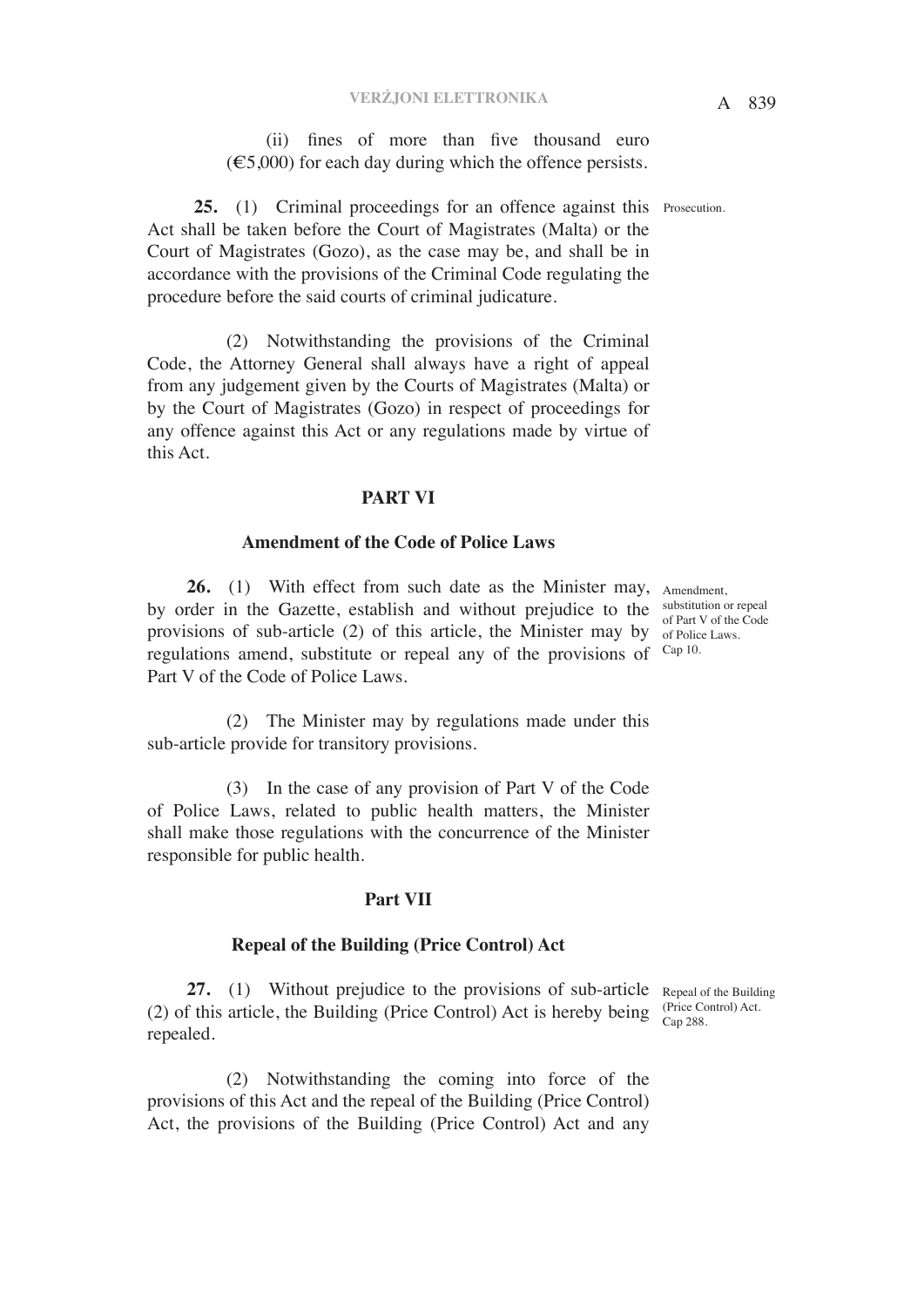subsidiary legislation enacted under the Building (Price Control) Act, as in force prior to the coming into force of this Act, shall continue to apply in respect of any civil or criminal action, right of action or obligation relating to or arising out of payments due or made in respect of any material or work supplied or done, prior to the coming into force of this Act.

## **PART VIII**

## **Notification**

Act has been notified. L.N. 373 of 2003.

**28.** This Act has been notified in terms of Directive 98/34/ EC, as amended by Directive 98/48/EC, as transposed by the Notification Procedure Regulations, 2003.

Transitory provision.

**29.** The Minister shall not be required to consult the Board if any regulations made by virtue of articles  $4(1)$ ,  $6(1)$  and  $11(1)$ , were subject to public consultation prior to the passing of this Act.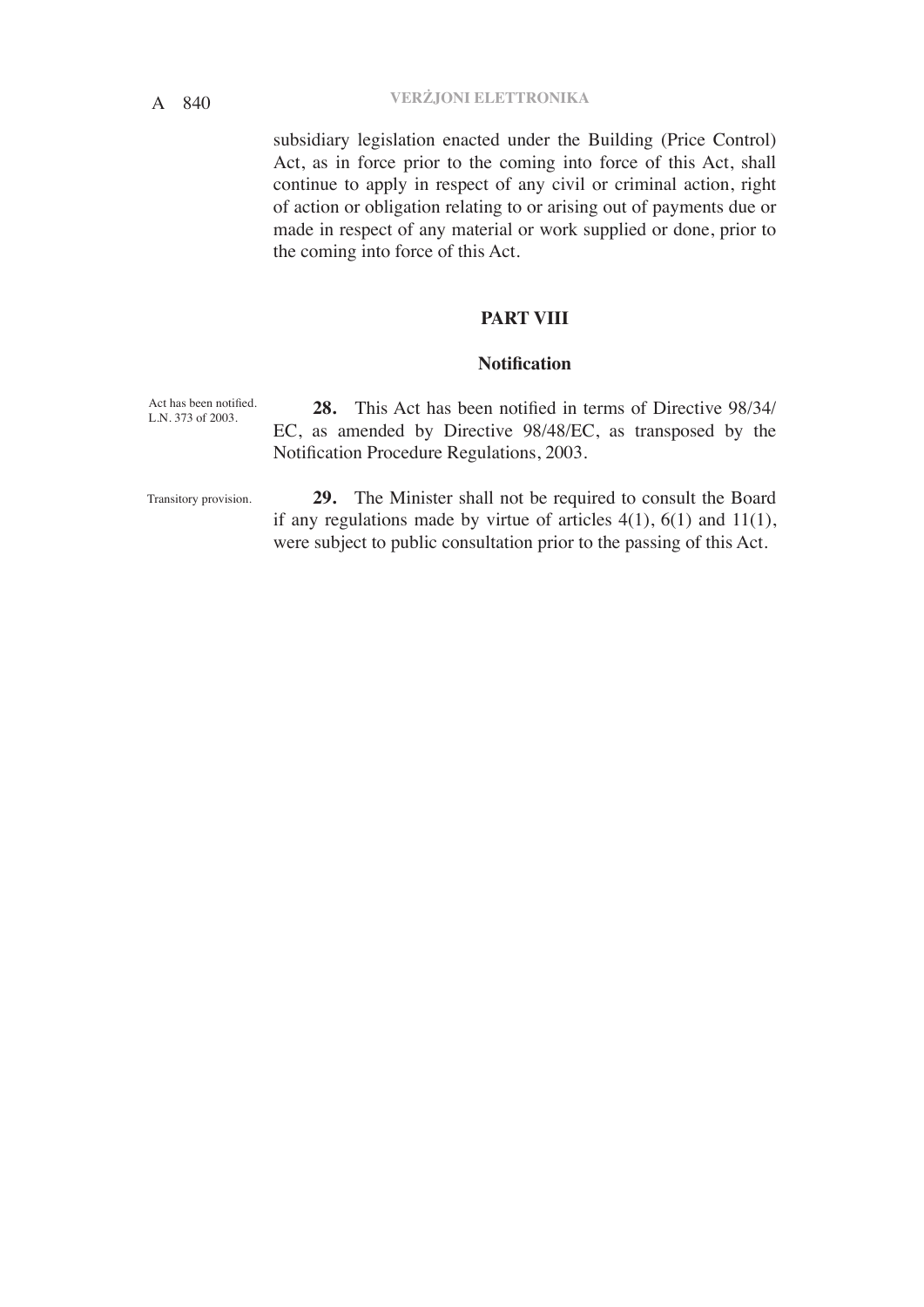# **SCHEDULE**

# **[Article 6(6)]**

# **Matters for which building regulations may prescribe Standards or recommend Codes of Practice**

1. Preparation of sites.

2. Suitability, durability, classification, use and testing of materials and components (including surface finishes) used in buildings.

3. Structural strength and stability of buildings including -

- (a) precautions against overloading, impact and explosion;
- (b) measures to safeguard adjacent buildings and services;
- (c) underpinning.
- 4. Resistance to moisture and decay.
- 5. Fire precautions including
	- (a) resistance of the structure to the outbreak and spread of fire;

(b) means of escape in the event of fire and measures to ensure that such means can be effectively and safely used at all times;

(c) services, fittings and equipment designed to facilitate fire fighting to mitigate the effects of fire, for the early detection of fire and to provide warning in the event of fire.

6. Prevention of danger and obstruction to persons in and about buildings.

7. Measures affecting the emission of smoke, gases, fumes, grit or dust or other noxious or offensive substances.

8. Measures to prevent infestation.

- 9. Measures affecting the transmission of heat and solar heat gain.
- 10. Measures affecting the transmission of sound.
- 11. Storage, treatment and removal of waste or hazardous material.